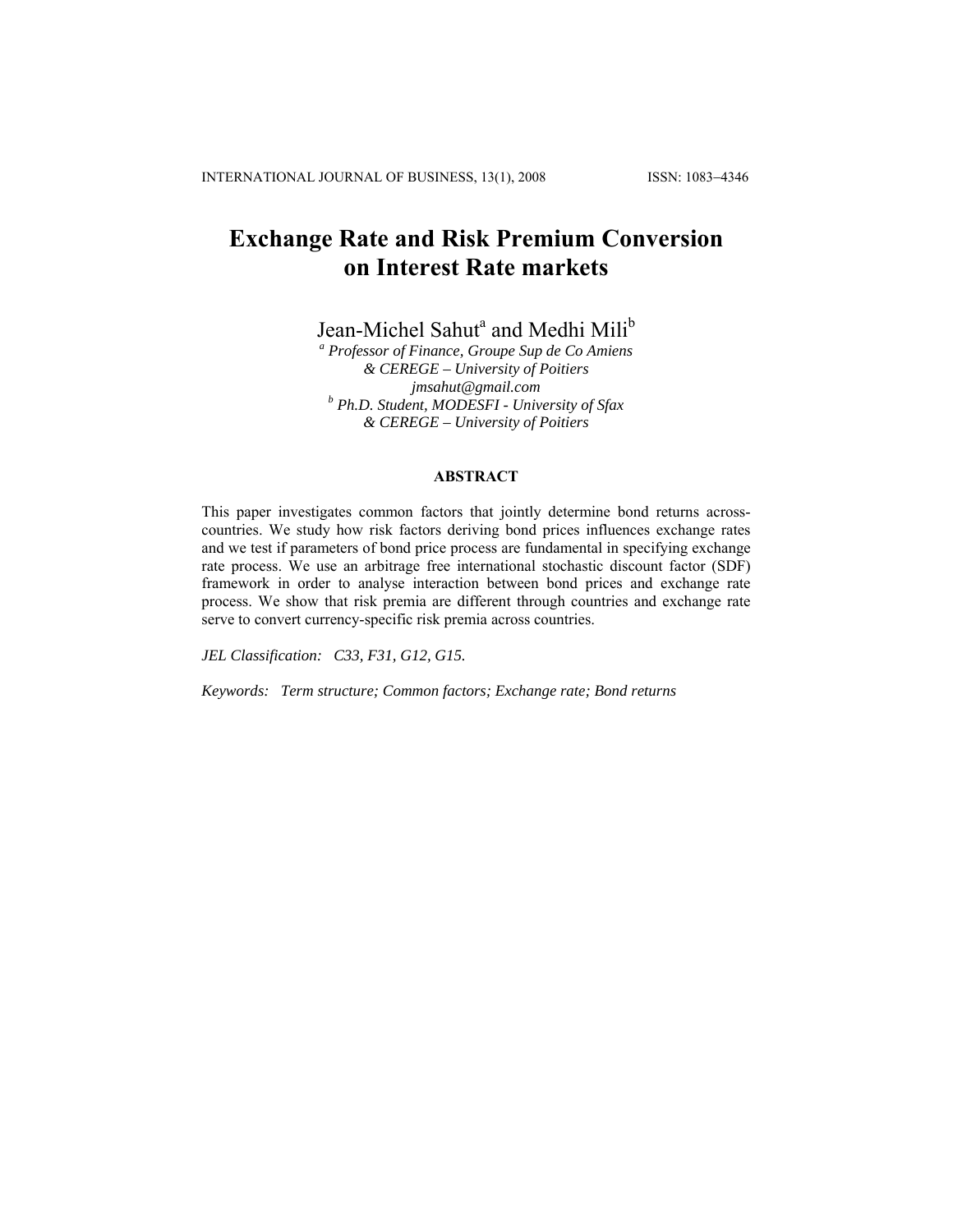## **I. INTRODUCTION**

Bond portfolios investors diversify, generally, their portfolio by investing in foreign bonds. The management of an international bond portfolio requires a model that evaluates bond prices of different maturities in diverse countries. Several studies<sup>1</sup> report that premiums of different countries have, generally, similar evolution, which imply the existence of a limited number of common factors that derive the joint yield curve across countries. In order to optimally diversify their assets, portfolio managers are primarily interested in mechanisms that influence premiums and the degree of heterogeneity of premium variations. This involves determination of the number and the nature of common sources of variation for each bond. Despite their crucial role in international portfolio management, the covariance between premiums across countries and the number of underlining common factors are rarely investigated in the theory.

The asset pricing model of Ross (1976) shows that common variation of asset returns can be expressed as linear function of a number of factors. But this model doesn't specify the number and the characteristics of these factors. Despite the ultimate success of this theory, it appears unable to explain high correlations between bond yields across the maturity spectrum and across countries and to identify their common sources of variation.

Solnik (1983) extended the arbitrage pricing theory to an international framework. He shows that if asset returns, expressed on an enumerative money, follow a linear factor model, then the expected return vector are perfectly identified by the principal factor vector. Ikeda (1991) suggests that direct extension of the asset pricing theory to an international context is counter intuitive since exchange risk might induce an additional factor in the arbitrage process on financial markets. The key element of these advancements is to suppose that the generation process of returns is specified on an enumerative currency. Under this precision, exchange risk of assets returns is automatically diversified when constructing a risk free portfolio.

Our study is related to Knez, Litterman and Scheinkman (1994) and Litterman and Scheinkman (1991) who estimate a model for short-term US monetary market returns and long-term USA government bond returns, respectively. Knez et al. (1994) propose a four-factor model. The first two factors correspond to movement in the level and the slope of the term structure, while the other two factors describe credit risk difference of the different money market instruments. Litterman and Scheinkman (1991) use the principal compound analysis and show that US bond returns are mainly determined by three factors, which correspond to level movement, slope and curvature movement in the term structure.

This paper extends these two studies by jointly analysing bond returns in four countries, namely the USA, Germany, UK and Japan. The joint analysis of interest rate term structures is particularly useful in studying potential international diversification and international bond portfolios management. In this spirit we model a cross-country covariance matrix including (1) bond return variance of each country, (2) covariance of domestic bond returns across maturities, and (3) covariance of bond return acrosscountries.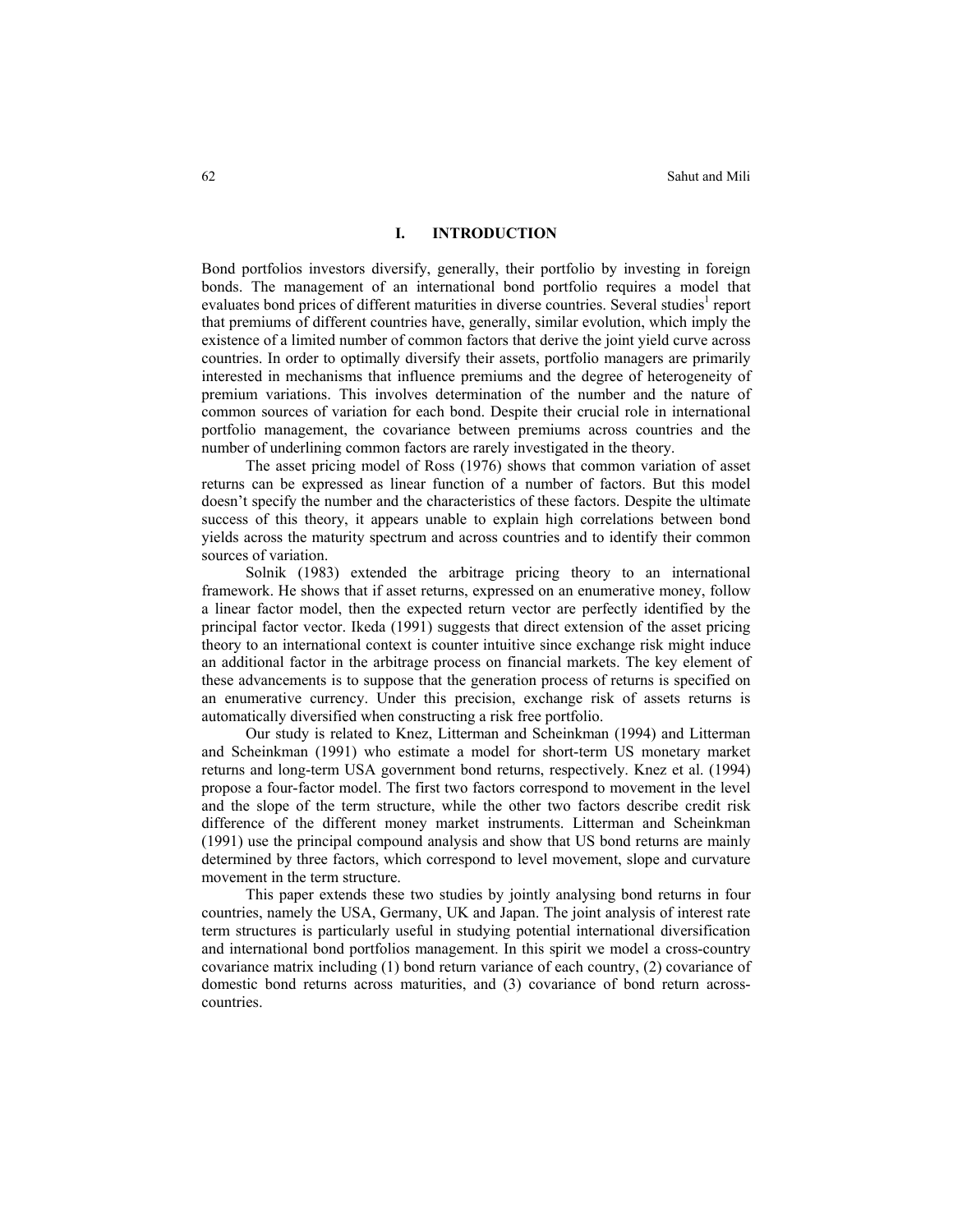The basic idea we explore here is that there is an important systemic factor that cuts across a wide spectrum of markets. We apply the principal compound analysis to determine the number of common factors that influence risk premiums on international bond markets. This empirical method also permits us to deduce in which measure idiosyncratic loading factors affect premiums variations. In this perspective we test two fundamental hypotheses of the international asset pricing theory. First, we test if the expected hedged return of an investor's international portfolio is determined by the factor prices of risk of the investor's home country or by those of the country in which he invests. Second, test if exchange rates serve to convert prices of risk acrosscountries.

The research methodology we employ is based on the principal compound analysis and entails two-stage procedure. First, we apply the principal compound analysis separately to the term structure in the following countries; the US, Germany, Japan and the UK, in order to filter principal factors of prices of risk and risk premium relative to each country. In a second stage, we use principal component analysis on the unconditional covariance matrix of bond returns of the different maturities in all countries to estimate the factors that determine these bond returns.

The rest of the paper is organized as follow. Section II develops theoretical framework used to model hedged bond returns and describes the empirical methodology. Section III describes database. In the next section we estimate principal factors of prices of risk specific to each country. Section V estimates and interprets a cross-countries bond return model. We test if exchange rate serves to convert risk premium between countries. Section VI concludes.

## **II. THEORETICAL FRAMEWORK**

Asset Returns provide information about systematic and idiosyncratic risks. In this section, we extend the international asset pricing model of Ikeda (1991) into a continuous-time framework. We show the importance of the arbitrage free hypothesis in pricing international bond portfolio and we show in what sense the exchange rate can be considered to convert prices of risks across countries.

#### **A. A linear Factor Model with Exchange Rate Risk**

We consider an economy with two countries, a domestic and foreign country. Each country is characterised by domestic currency and an exchange rate  $E_{xg}$  expressing one unit of foreign currency in terms of domestic currency. We suppose N risky asset and one riskless asset traded for each country. We assume that these assets are freely traded in perfect international financial markets. Denote as  $P_d^i$ ,  $i = \{1, \ldots, n\}$ , the price of risky asset i of the domestic country denominated in domestic currency. Let  $P_f^f$ , i={1,..., n}, be the price of risky asset i of the foreign country denominated in foreign currency.

Similarly, we define  $P_d^0$  and  $P_f^0$  as the local currency price of the riskless asset of the domestic and foreign country, respectively. Local currency is defined as the currency of the geographical place where the asset is quoted.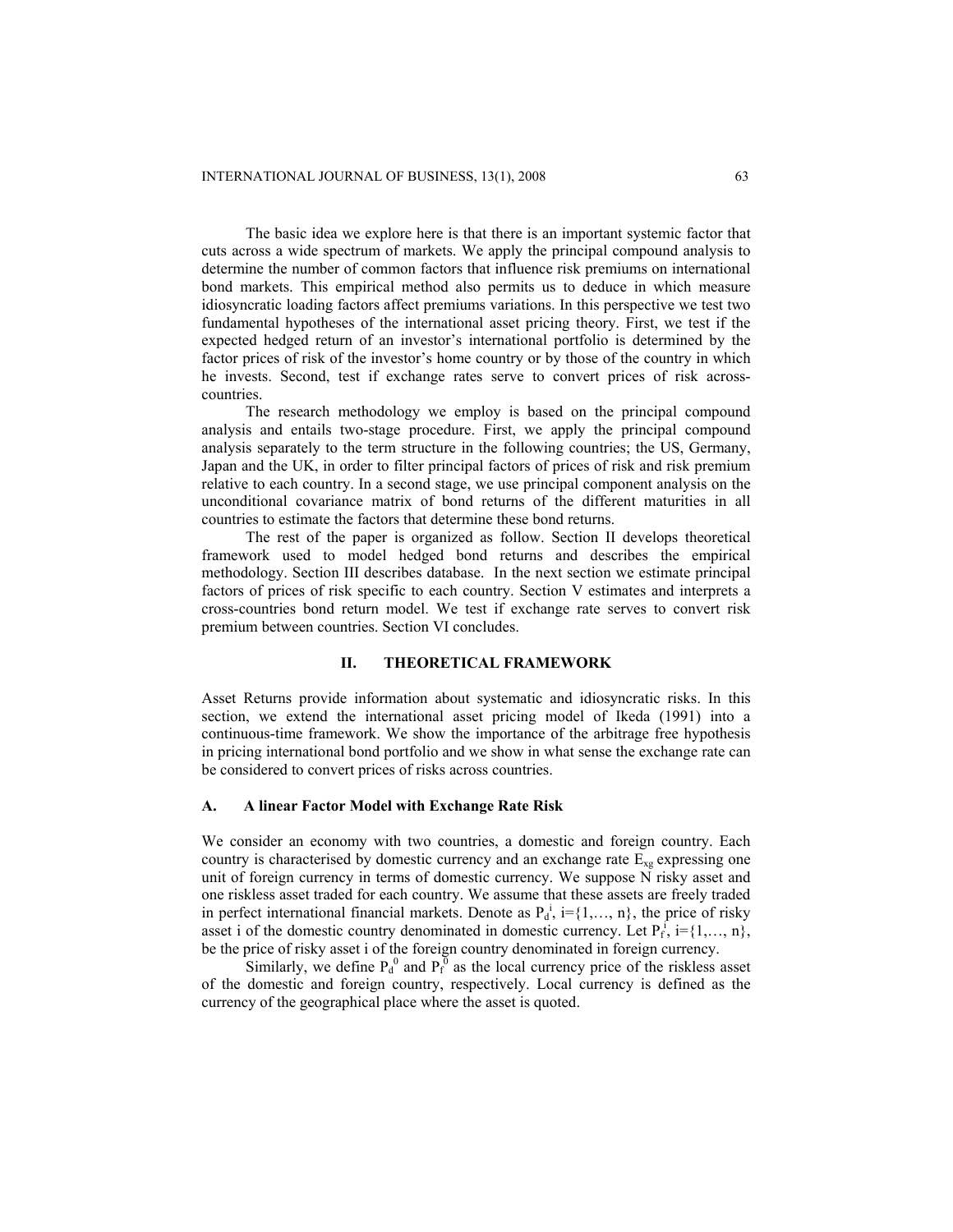Assume that each risky asset i is driven by K international risk factors (undiversifiable) and one specific risk factor (diversifiable). The K international factors are generated by K Wiener process  $Z_k$ ,  $k = \{1,...,K\}$  which are independent. The local currency dynamics of the prices  $P_d^i$  and  $P_f^i$  is supposed to be given by the following equation:

$$
\frac{dP_d^i}{P_d} = \mu_d^i dt + \sum_{k=1}^K b_{dk}^i dZ_k + \varepsilon_d
$$
  

$$
\frac{dP_f^i}{P_f} = \mu_f^i dt + \sum_{k=1}^K b_{fk}^i dZ_k + \varepsilon_f
$$
 (1)

where d i d  $\frac{dP_d^1}{P_d}$  is the random local currency return of asset i and  $\mu_d^i$  is its instantaneous

expected value.  $dZ_k$  represents the instantaneous increment of the  $k<sup>th</sup>$  international risk factor.  $b_{dk}$ <sup>i</sup> and  $b_{fk}$ <sup>i</sup> denotes sensitivity of local and foreign assets to fluctuations of the  $Z_k$  factor. εd and εf are the non-systematic risk component. The price of risk of theses idiosyncratic risk is zero, and [dZk εd]=0 et E[dZk εf]=0. The number of assets is much larger than the number of international risk factor, i.e. 2N>>K.

Local returns of riskless asset are given by:

$$
\frac{dP \frac{0}{d}}{P_d} = r^d dt
$$
  
\n
$$
\frac{dP \frac{0}{f}}{P_f} = r^f dt
$$
\n(2)

Exchange rate process is given by the following differential stochastic equation:

$$
\frac{dS}{S} = \mu_S dt + \sum_{k=1}^{K} b_{Sk} dZ_k + dZ_S
$$
 (3)

where  $\mu_s$ dt is the instantaneous variation of exchange rate,  $b_{sk}$  are the principal factors of exchange rate of the K international factors and  $dZ_s$  represents the orthogonal idiosyncratic factor of risk that derives the K asset prices.

Investor that invests in an international portfolio doesn't risk only depreciation of the local value of his investment, but he risks also unfavourable exchange rate evolution when converting the proceeds of his international investment into domestic currency. To convert the value of his foreign portfolio into domestic currency he must multiply it by the spot exchange rate,  $\tilde{P}_f^i = SP_f^i$ , where  $\tilde{P}_f^i$  is the price of risky asset *i* of the foreign country measured by domestic investor (in domestic currency).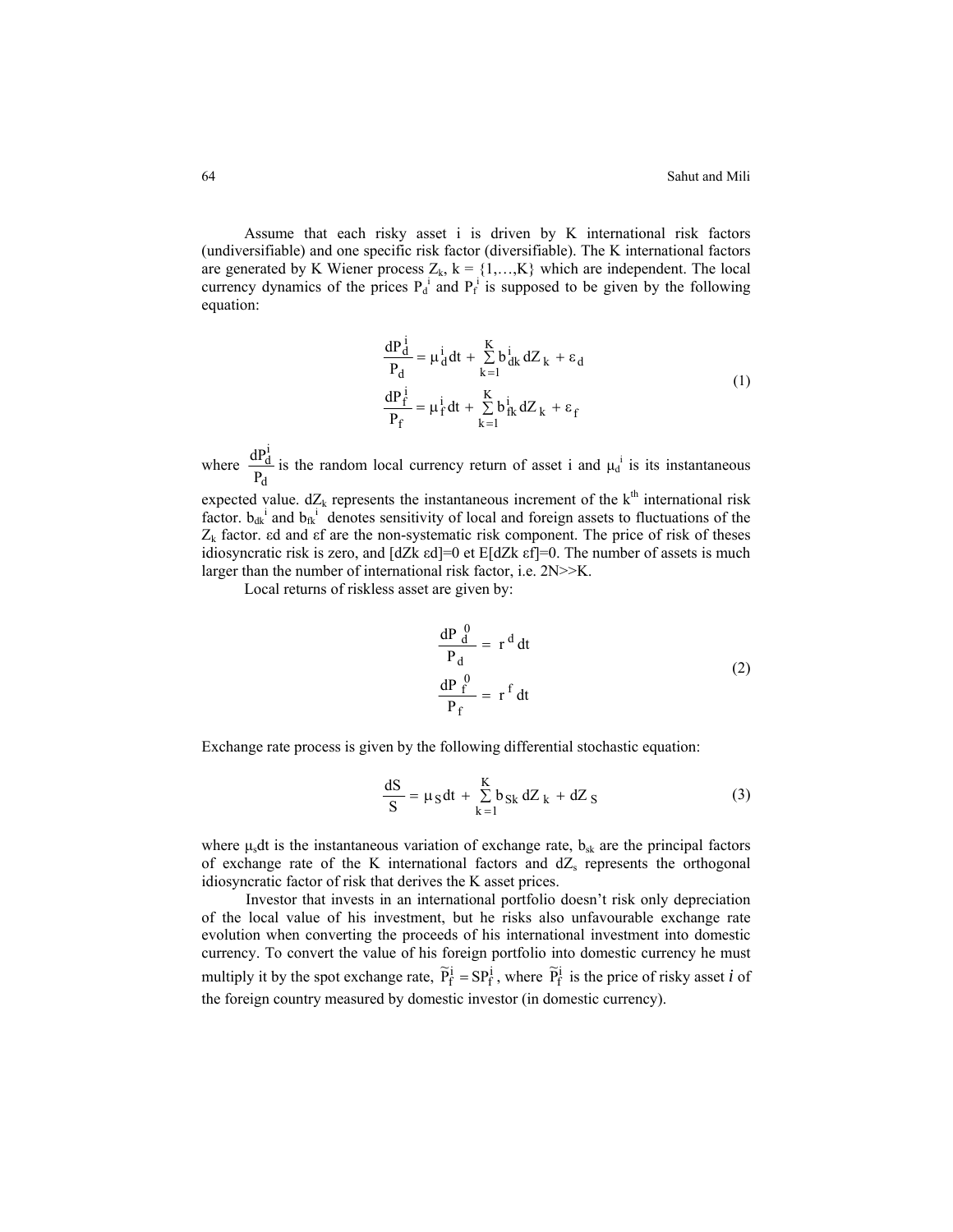From this hypothesis, we deduce the return process of the foreign asset in domestic currency.

$$
\frac{d\widetilde{P}_f^i}{\widetilde{P}_f^i} = \frac{d(SP_f^i)}{SP_f^i} = \frac{dP_f^i}{P_f^i} + \frac{dS}{S} + \text{cov}(\frac{dP_f^i}{P_f^i}, \frac{dS}{S})
$$
(4)

where  $cov(\frac{dP_f^1}{P_f^i}, \frac{dS}{S})$  $\frac{f}{f}$ ,  $\frac{dS}{dS}$  is the instantaneous covariance between foreign asset return and

exchange rate variation. From this equation we deduce that foreign asset return measured in domestic currency equal the sum of asset return expressed in domestic currency, variation of exchange rate and the covariance between them. The presence of covariance element imply that domestic investor doesn't convert only the initial amount invested in foreign currency but also return realised in foreign currency. Through equations (1), (3) and (4) we show that foreign asset return evaluated in domestic return depends on the specific factor of risk dZs :

$$
\frac{d\widetilde{P}_f^i}{P_f} = \widetilde{\mu}_f^i dt + \sum_{k=1}^K (b_{fk} + b_{Sk}) dZ_k + \varepsilon_f + dZ_S
$$
 (5)

where  $\tilde{\mu}_f^i = \mu_f^i + \sum_{k=1}^{K} b_{fk}^i b_{Sk} + \mu_s$ ;  $\tilde{\mu}_f^i = \mu_f^i + \sum_{k=1}^K b_{fk}^i$   $b_{Sk} + \mu_s$ ;  $\tilde{\mu}_f^i$  is the expected value of the foreign asset return expressed in terms of local currency. Similarly, the foreign riskless asset return

measured in domestic currency is given by:

$$
\frac{d\widetilde{P}_f^0}{\widetilde{P}_f^0}=\widetilde{\textbf{r}}_f dt + \sum\limits_{k=1}^K\!b_{Sk} dZ_k + dZ_S
$$

where  $\tilde{r}_f = r_f + \mu_s$ .

In our framework, its impossible to construct a riskless portfolio through the standard Asset Pricing Theory since shocks of exchange rate  $dZ_s$  are systematic, contrary to residual risk  $\tilde{\epsilon}_i$ . To study this aspect in methodical ways, we construct a portfolio of 2N risky assets<sup>2</sup> denoted by  $\omega = (\omega_1, \dots, \omega_{2N})$  where  $\omega$ i are proportion invested in each asset i.

The portfolio return,  $\omega$ , is given by:

$$
\omega'(\frac{d\widetilde{P}}{P}) = \omega'\widetilde{\mu}_f^i dt + \sum_{k=1}^K \omega'(b_k + b_{Sk}) dZ_k + \omega' \epsilon + \omega' dZ_S
$$
 (6)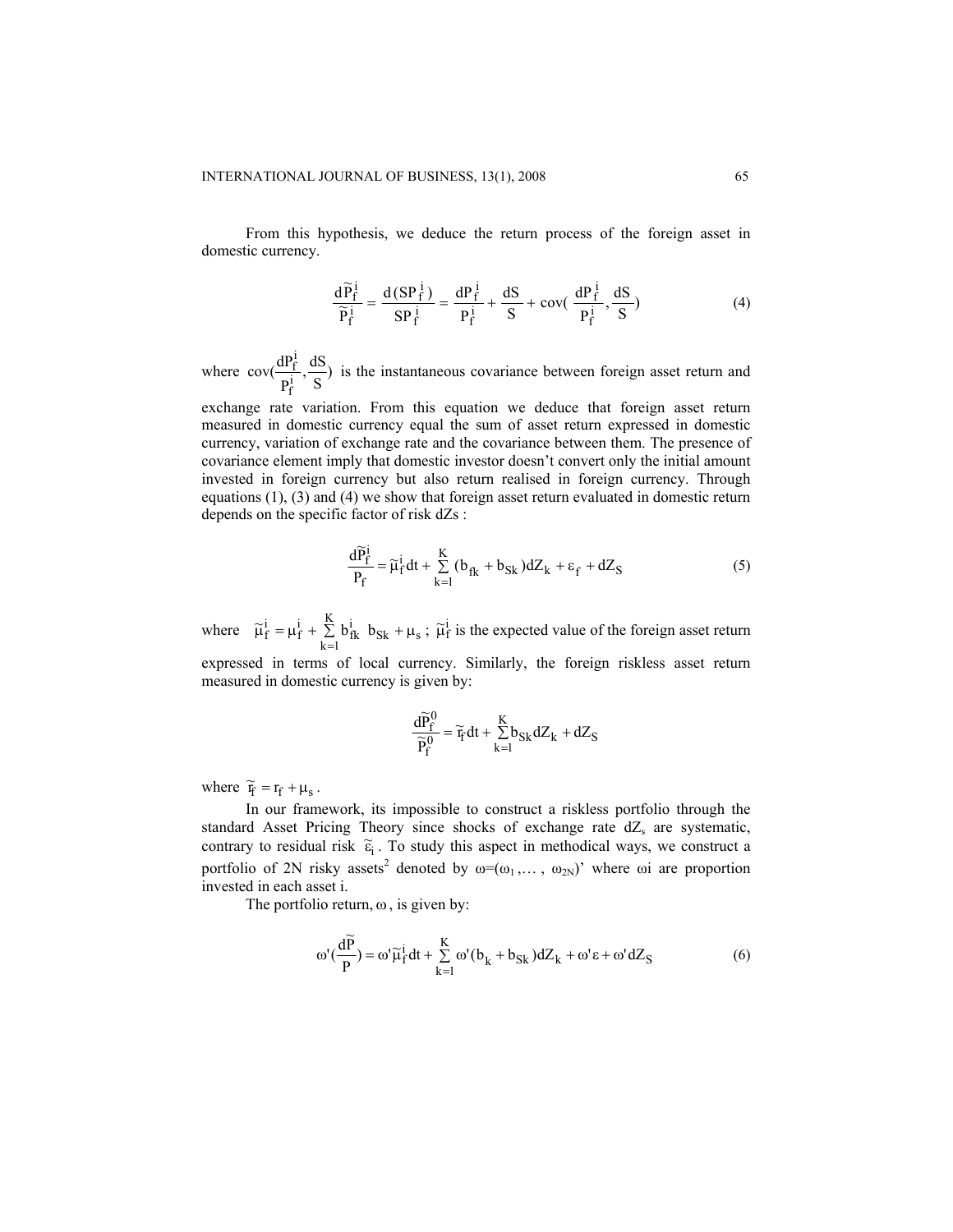where  $\varepsilon = (\varepsilon_d^1,...,\varepsilon_d^N,\varepsilon_f^1,...,\varepsilon_f^N)$  $b_k = (b_d^1,...,b_d^N, b_f^1,...,b_f^N)$ ',  $dZ_S = (0,...,0,dZ_S,...,dZ_S)'$  $\widetilde{\mu} = (\mu_d^1,...,\mu_d^N,\mu_f^1,...,\mu_f^N)$ ',

Exchange risk is eliminated by having short position on riskless bonds in foreign currency. Weights  $\omega_i$  are constrained by:

$$
\begin{aligned}\n\omega' \mathbf{b}_k &= 0 & \mathbf{k} &= \{1, ..., K\} \\
\omega' \varepsilon &= 0\n\end{aligned} \tag{7}
$$

Applying (7) to equation (6) reveals that:

$$
\omega'(\frac{d\widetilde{P}}{\widetilde{P}}) \cong \omega'\widetilde{\mu}dt + \omega'd\widetilde{W}_{S}
$$
\n(8)

where  $d\widetilde{W}_s = \sum_{k=1}^{K} b_{sk} dZ_k + dZ_s$  $d\widetilde{W}_s = \sum_{k=1}^K b_{sk} dZ_k + dZ$ 

We remark from this equation that international risk and residual risk (dZk) are diversified. However, constraints of equation (7) do not lead necessarily to an international risk free portfolio since exchange rate risk  $\omega$ 'dZs is left undiversified. The next subsection involves this problem by considering an arbitrage portfolio hedged against exchange risk.

## **B. Arbitrage Pricing of Hedged Portfolio**

Portfolio ω isn't hedging against exchange risk. This portfolio hedged against exchange risk by holding short position  $\omega_d$  on riskless domestic bonds for each  $\omega_d$  invested in domestic asset and  $\omega_f$  proportion invested in riskless foreign bond for each  $\omega_f$  invested in foreign asset.

Given this hedging strategy, domestic currency return of an investment in foreign hedged portfolio will be:

$$
\left[\frac{d\widetilde{P}_f}{\widetilde{P}_f}\right] = \widetilde{\mu}_f dt + r^d dt - \widetilde{r}^f dt
$$
  
\n
$$
= \left[\mu_f dt + \mu_s dt + \text{cov}\left(\frac{dP_f}{P_f}, \frac{dS}{S}\right)\right] + \left[r^d dt - r^f dt + \mu_s dt\right]
$$
  
\n
$$
= \mu_f dt + \text{cov}\left(\frac{dP_f}{P_f}, \frac{dS}{S}\right) + r^d dt - r^f dt
$$
 (9)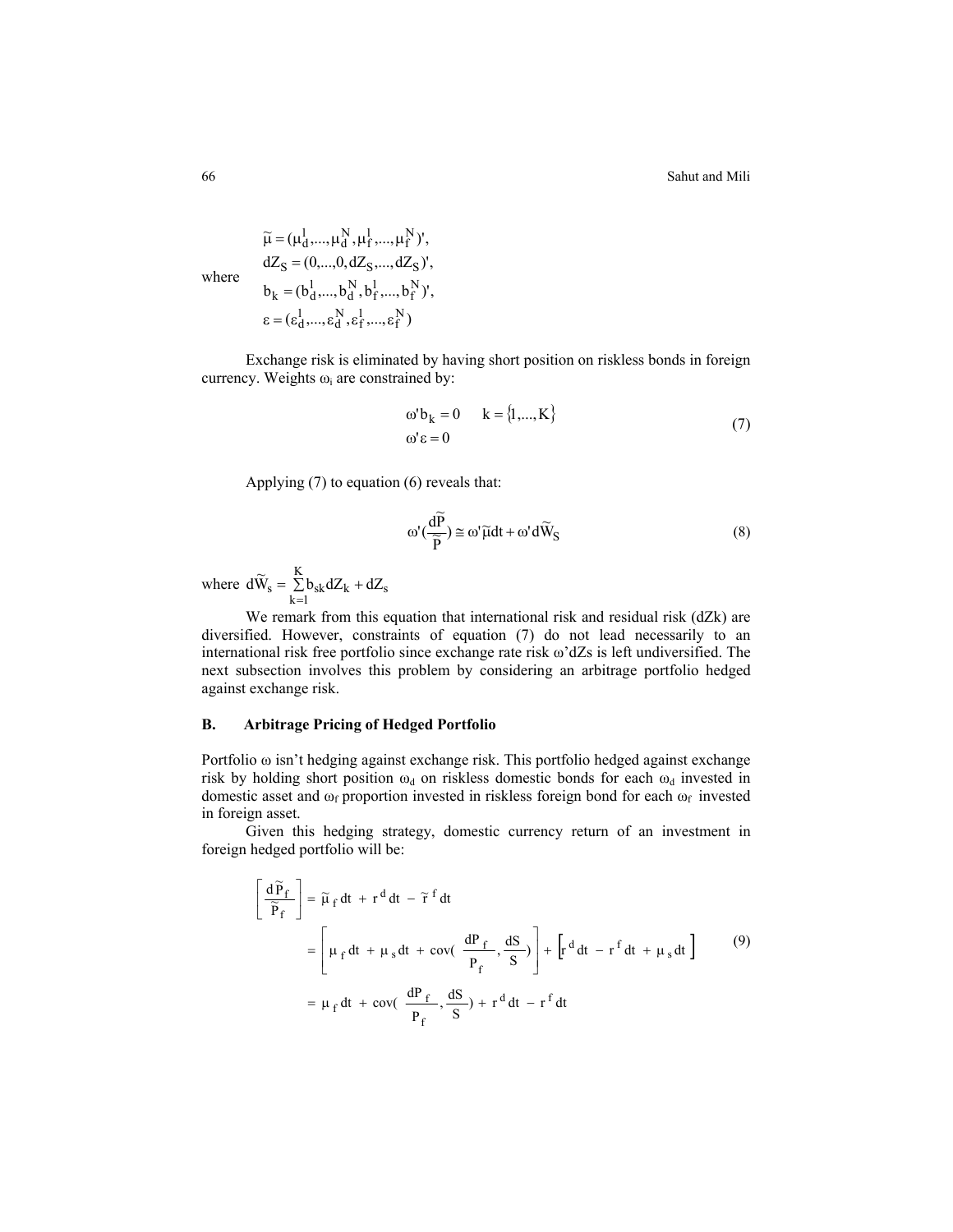The hedged portfolio return, measured in domestic currency, is deterministic and hedged against any type of risk. Since investment in risky assets are totally financed by detention of an opposite position on domestic bonds, the risk generated by international factors (dZk) and residual factors (εd, εf) are diversified and the investor is hedged against specific exchange risk. However, the value of hedged portfolio depends on covariance between exchange rate and risky asset. This is because foreign asset return is not pre-known and in consequence can't be hedged against unfavourable fluctuations of exchange rates.

The portfolio return (dP/P) is constituted by domestic and foreign asset through constrains (7) and after be hedged by short positions on riskless bonds is given by:

$$
\left[\frac{dP_f}{P_f}\right]_P = \omega'(\mu^l dt + \text{cov}(\frac{dP}{P}, \frac{dS}{S}) + \sum b_{fk} dZ_k - r dt)
$$
 (10)

where  $\mu^l$  is a 2N-dimensional vector of local expected rates of return containing  $N\mu_d$ 

and N $\mu_f^*$  of domestic and foreign asset; and  $cov(\frac{dr}{P}, \frac{dS}{S})$ dP  $cov(\frac{dS}{dS})$  is a 2N-dimension vector:

$$
cov(\frac{dP}{P}, \frac{dS}{S}) = \begin{bmatrix} 0_1 \\ \vdots \\ 0_N \\ cov(\frac{dP_f^1}{P_f}, \frac{dS}{S}) \\ \vdots \\ cov(\frac{dP_f^N}{P_f}, \frac{dS}{S}) \end{bmatrix} i = 1...N
$$

$$
r = \begin{bmatrix} r_d \\ \frac{r_d}{r_f} \\ \frac{r_f}{r_f} \end{bmatrix}
$$

Since the portfolio does not require any initial investment due to short position taken on riskless local bonds, its return must be zero to avoid any arbitrage opportunity.

$$
\omega'(\mu^1 dt + \text{cov}(\frac{dP}{P}, \frac{dS}{S}) - rdt) = 0
$$
\n(12)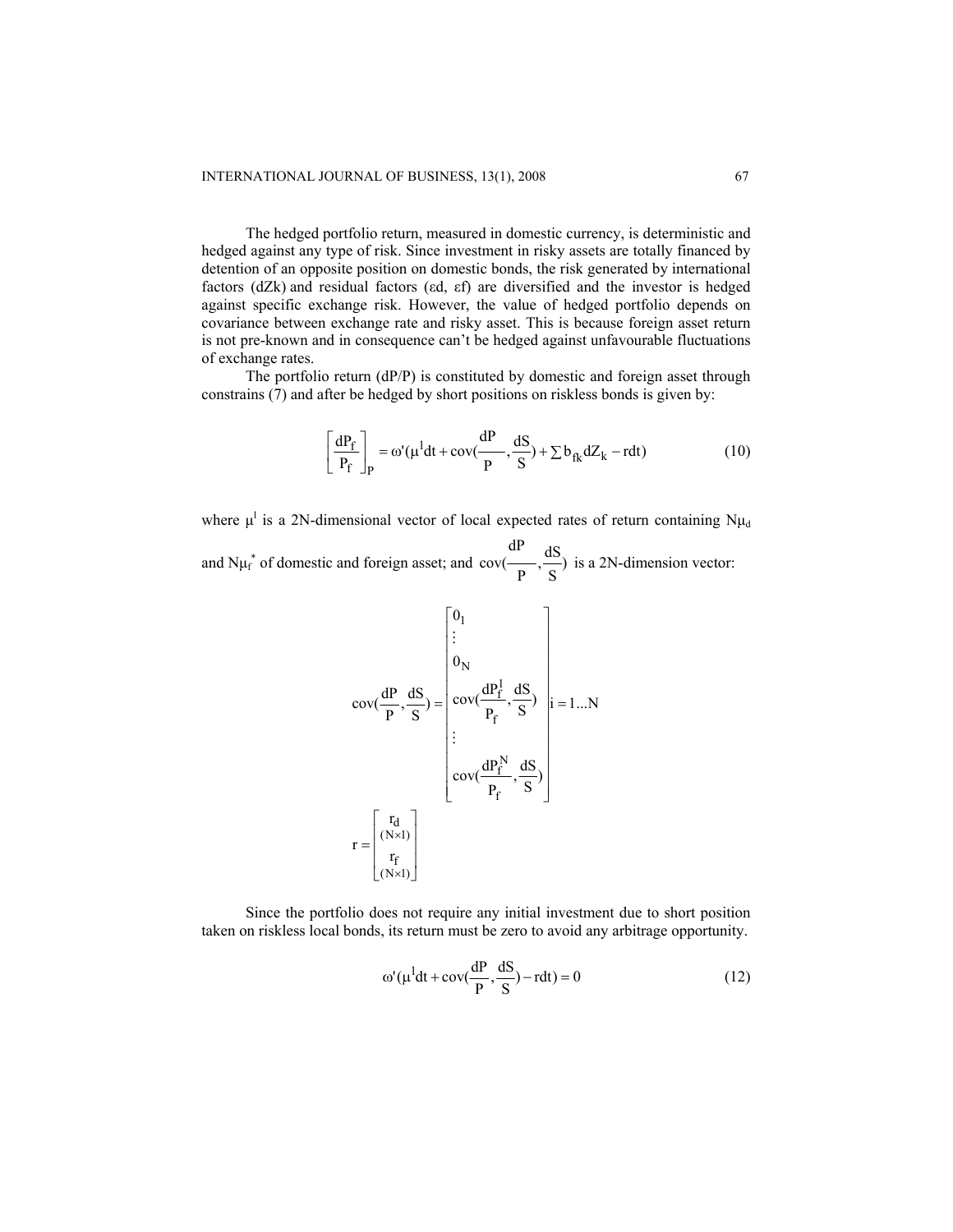This equation shows that the vector  $\varepsilon$  is also orthogonal to expected hedged returns vector. Hence, Asset Pricing Theory implies that the expected hedged return must be a linear combination of factor loadings  $b_k$ ,  $k = \{1,...,K\}$ :

$$
\mu^{1}dt + \text{cov}(\frac{dP}{P}, \frac{dS}{S}) - rdt = \lambda_{1}^{d}b_{d1} + \lambda_{2}^{d}b_{d2} + ... + \lambda_{k}^{d}b_{dk}
$$
 (13)

We deduce that expected returns in domestic currency, hedged against exchange risk, are a linear combination of local factor loadings with weights  $\lambda^d_k$ . According to the standard asset pricing theory, weights  $\lambda^d_k$  are the domestic factor risk prices.

In other words, there are K risk prices that determine expected excess return on hedged assets. Each international factor represents another dimension of systematic risk that cannot be diversified. In consequence, each risk factor must be remunerated. We note that expected hedged excess return of domestic and foreign investment will be determined by the prices of risk of original country of the investor,  $\lambda_k^d$ ,  $k = \{1, \dots, k\}$ . Investor in domestic currency can't apply foreign prices of risk to determine expected return from investing on foreign market, if these conditions are not verified.

## **C. Covariance between Asset Returns and Exchange Return**

In this subsection we show if exchange rate permit conversion of risk prices across countries. To examine relationship between domestic and foreign factors risk prices as well as asset-exchange rate covariance, we compare expected hedged excess return of foreign asset f in domestic currency to its expected excess return in foreign currency. Through equations (9) and (13), expected hedged excess return  $E[(dP_f/P_f)]$ , of foreign asset f in domestic currency is given by:

$$
\mu_f dt + \text{cov}(\frac{dP_f}{P_f}, \frac{dS}{S}) - r_f dt = \lambda_{d1} b_{f_1} + \lambda_{d2} b_{f_2} + ... + \lambda_{dk} b_{f_k}
$$
(14)

An arbitrage portfolio constructed through formula (7) can be formed also in foreign currency. The last section shows that prices of factor of risk  $\lambda_{fk}$  that evaluate hedged assets in foreign currency can be determined. The equation measurement of foreign asset excess return can be obtained:

$$
\mu_{f} dt - r_{f} dt = \lambda_{f1} b_{f_{1}} + \lambda_{f2} b_{f_{2}} + ... + \lambda_{dk} b_{f_{k}}
$$
(15)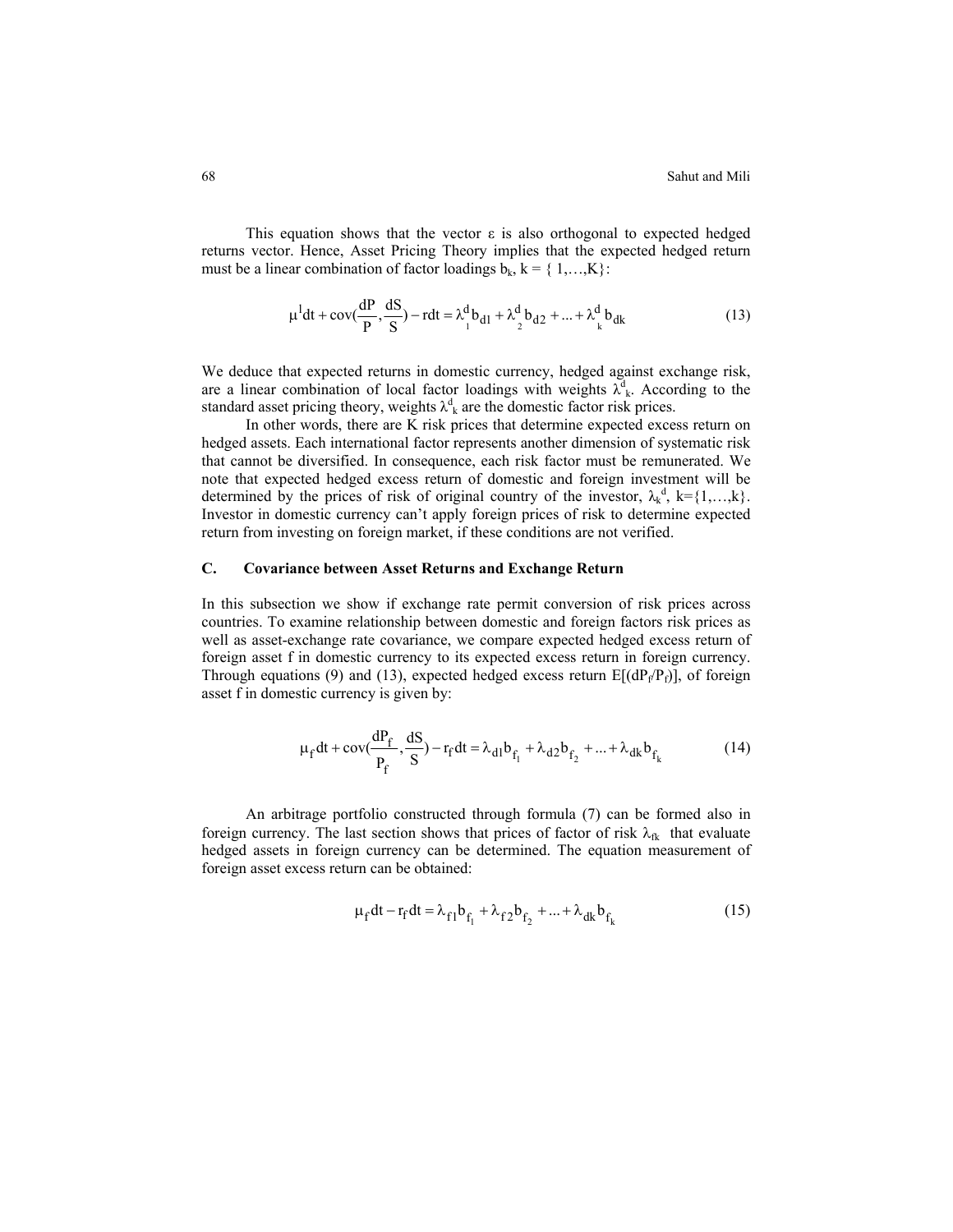Comparing equations (14) and (15) shows that presence of term  $\frac{dS}{S}$ P dP cov( f  $\frac{f}{f}$ ,  $\frac{dS}{dt}$ ) convert prices of risks of  $\lambda_{rk}$  to  $\lambda_{dk}$ , k={1...k}. This conversion propriety

of exchange rate is the result of exclusion of arbitrage opportunities.

In this context, comparing these two equations shows that covariance between foreign asset return and exchange return will be given by:

$$
cov(\frac{dP_f}{P_f}, \frac{dS}{S}) = \sum_{k=1}^{K} b_{fk} (\lambda_{dk} - \lambda_{fk}) dt
$$

This equation shows that covariance between asset return and exchange return depends on factor loadings  $b_{ik}$ . This result shows also that exchange rate serves also to convert the prices of risk of foreign investments prices into domestic ones. However, investor can't convert prices of risk of his original country.

Two major implications are to be noted from these results. First, portfolios returns hedged against exchange risk depend only on factors of risk of domestic country. In other words, domestic and foreign portfolio having the same profile of risk must allow identical expected returns when they are converted into national currency. Second, this result cannot be maintained in case of unhedged portfolio. In fact, exchange rate dynamics and exchange factors intervene entirely. In this case, excess returns will be determined in part by the forward premium, meaning the price of holding additional and orthogonal exchange rate risk.

# **III. EMPIRICAL INVESTIGATION OF HEDGED BOND RETURNS**

#### **A. Databases and Estimation of Unhedged Returns**

Our study focuses on the following four bond markets: USA, Germany, Japan and the UK. For each market, we collect daily observations of governmental bond prices for the following maturities: 3 years, 5 years, 7 years, 10 years and 30 years. We cover the time period from 09/10/2000 until 14/10/2005, and have 20 time series of 270 observations. From theses series we construct four bond portfolios containing two bonds with different maturities. For each country, we obtain the following portfolio: PF3 to 5 years, PF5 to 7 years,  $PF<sub>7 to 10 years</sub>$ , et  $PF<sub>10 to 30 years</sub>$ .

Summary statistics for local portfolio returns investment are reported in Table 1. Means and standard deviations of returns appear very weak since returns are measured on the basis of one week horizon. Negative means of returns reported on the Japanese market are explained by the slight rise of interest rate in Japan over the period of study but continue to be close to zero. In all countries, average returns and their standard deviations generally increase with maturity.

Expected returns in Table 1 cannot be used to evaluate international investment strategy. Since at the maturity of his investment, the investor not only risks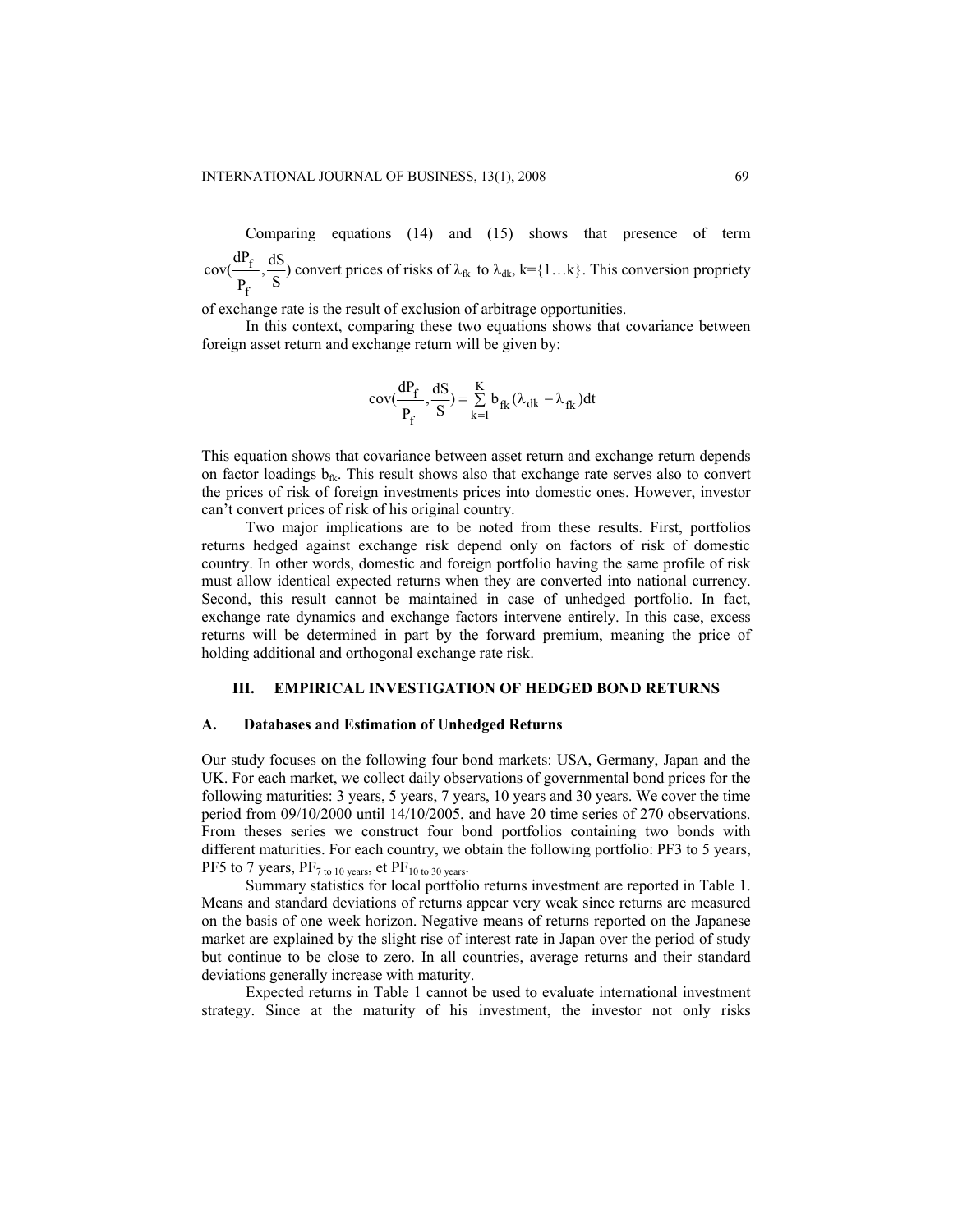unfavourable evolution of local interest rates but also risks the exchange when converting his investment into domestic currency. In this context, we need to convert local returns into domestic currency returns of the investor. In this paper, we consider the US as the domestic country and the other ones as foreign country.

# **Table 1**

# Descriptive statistics of local returns<sup>3</sup>

Returns are measured weekly over the period 9/10/2000 to 14/10/2005. Every portfolio is formed of two bonds with different maturities for each country.

|                          | Means $(\% )$ | Std.Dev $(\% )$ | Skew.   | Kurtos.   | Auto-cor. |
|--------------------------|---------------|-----------------|---------|-----------|-----------|
| $USA 3 - 5 years$        | 0.02051       | 0.0194          | 7.9555  | $-1.1962$ | $-0.312$  |
| USA $5 - 7$ years        | 0.02307       | 0.0208          | 4.1009  | 0.4025    | $-0.109$  |
| USA $7 - 10$ years       | 0.03614       | 0.0253          | 4.5097  | 0.2002    | $-0.205$  |
| <b>USA 10 - 30 years</b> | 0.04510       | 0.0280          | 2.5186  | $-0.8057$ | $-0.482$  |
| $YEN 3 - 5 years$        | $-0.04584$    | 0.0078          | 10.1722 | 0.4764    | $-0.320$  |
| $YEN 5 - 7$ years        | $-0.03977$    | 0.0113          | 10.2341 | $-0.9217$ | $-0.187$  |
| YENP 7 - 10 years        | $-0.02182$    | 0.0121          | 5.6137  | $-1.2058$ | $-0.622$  |
| <b>YEN 10 - 30 years</b> | 0.06178       | 0.0287          | 12.1687 | 0.6341    | $-0.455$  |
| GBP $3 - 5$ years        | 0.03746       | 0.0176          | 49.0120 | $-2.6231$ | $-0.780$  |
| GBP $5 - 7$ years        | 0.03446       | 0.0211          | 31.7354 | $-2.3924$ | $-0.792$  |
| GBP $7-10$ years         | 0.03667       | 0.0315          | 35.4229 | $-0.1237$ | $-0.806$  |
| <b>GBP 10 - 30 years</b> | 0.05423       | 0.0354          | 24.415  | $-0.5532$ | $-0.818$  |
| EUR $3 - 5$ years        | 0.02300       | 0.0098          | 7.2371  | $-0.0446$ | $-0.543$  |
| EUR $5 - 7$ years        | 0.02609       | 0.0131          | 5.0173  | $-0.3781$ | $-0.622$  |
| EUR $7 - 10$ years       | 0.03174       | 0.0158          | 2.9443  | $-0.4494$ | $-0.863$  |
| <b>EUR 10 - 30 years</b> | 0.03633       | 0.0229          | 3.1777  | $-1.1124$ | $-0.766$  |

The one-month money market rate is applied as the risk-free interest rate in order to calculate excess returns on each market. Spot exchange rates between these countries are also sampled for the same period of study. Exchange rates are quoted as the price of foreign currency in units of domestic currency.

Table 2 reports summary statistics of interest rates and first-variations of exchange rates for each country. This table shows that Euro and Pound sterling are appreciated, in means, face to USD over the period of study by 0.082% and 0.124%, respectively. While, the USD is globally appreciated by 0.027% face to the Nippon.

Figure 1, we plot the correlations between bond returns of different maturities and different countries. Since portfolios are regrouped by country in the correlation matrix, high correlations near the diagonal of the matrix indicate high correlations between countries. The majority of correlations are positives.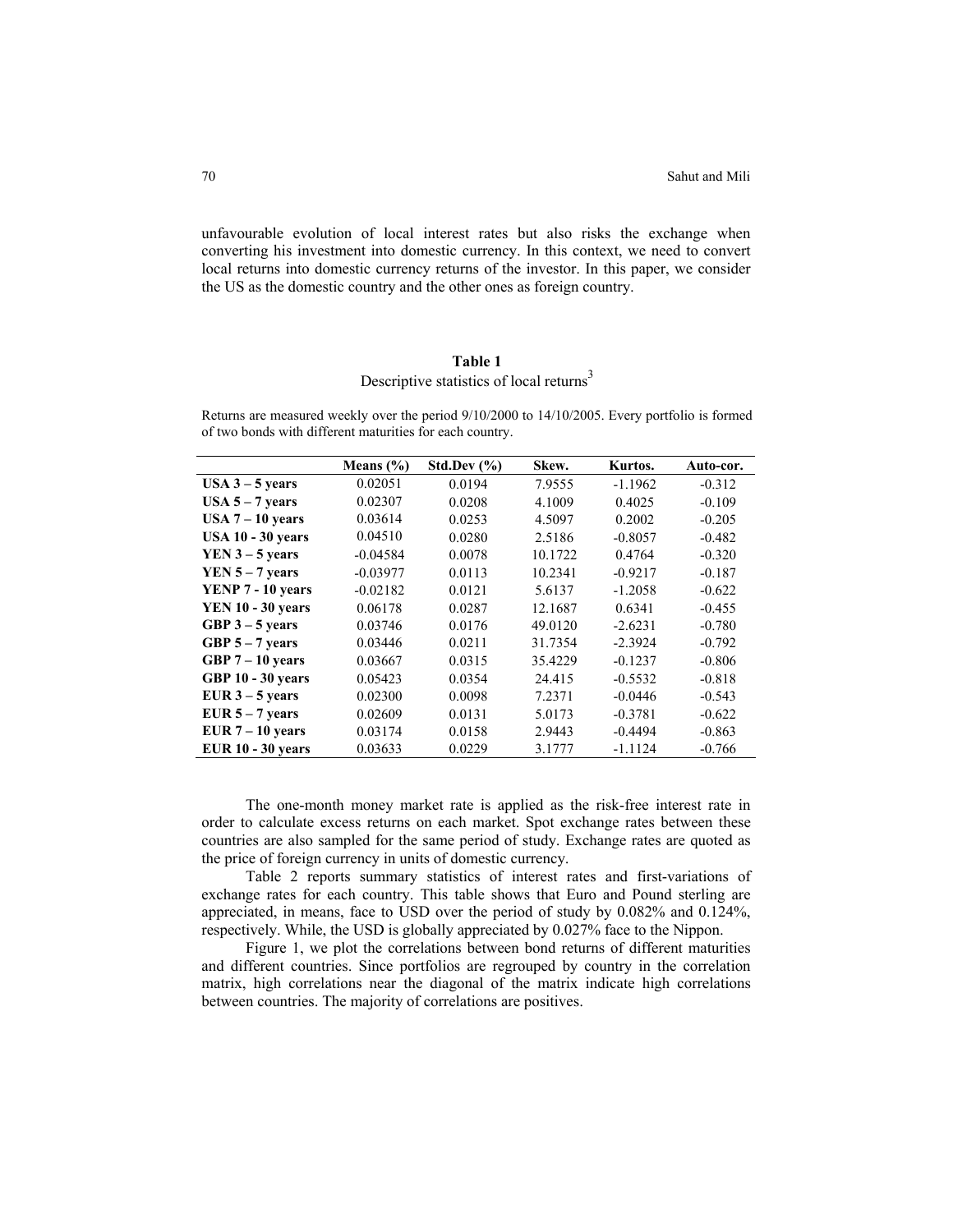## **Table 2**

## Descriptive statistics of exchange returns and one month interest rates

Exchange rates are expressed one dollar in terms of foreign currencies. Les taux de change sont exprimés en termes de dollar par rapport à une unité de monnaie étrangère. Interest rates are one–month monetary market interest rates in each country which will be considered as approximation of spot rates.

|                | Means. $(\% )$ | Std.Dev $(\% )$ | Skew.                         | Kurtos.  | Auto-cor. |
|----------------|----------------|-----------------|-------------------------------|----------|-----------|
|                |                |                 | Rendements des taux de change |          |           |
| YEN/USD        | $-0.027$       | 1.038           | 0.187                         | 1.021    | 0.875     |
| <b>GBP/USD</b> | 0.082          | 0.951           | $0.162 -$                     | 5.046    | 0.923     |
| <b>EUR/USD</b> | 0.124          | 1.134           | $-0.046$                      | $-0.007$ | 0.967     |
|                |                |                 | Taux d'intérêt                |          |           |
| rusd           | 2.425          | 1.528           | 1.411                         | 1.117    | 0.938     |
| $r^{yen}$      | 0.078          | 0.126           | 4.940                         | 30.791   | 0,840     |
| $r^{gbp}$      | 4.417          | 0.706           | 0.660                         | $-0.354$ | 0,974     |
| $r^{eur}$      | 2.978          | 1.006           | 0.726                         | $-0.869$ | 0.921     |

# **Figure 1**  Correlations of local bond returns

This figure shows the correlation structure of local returns over the period 2003-2005. The numbers 1-4 reported on axes X and Y correspond to US returns, numbers 5-9 correspond to German returns, 10-14 correspond to Japan returns and numbers 15-18 correspond to UK returns.

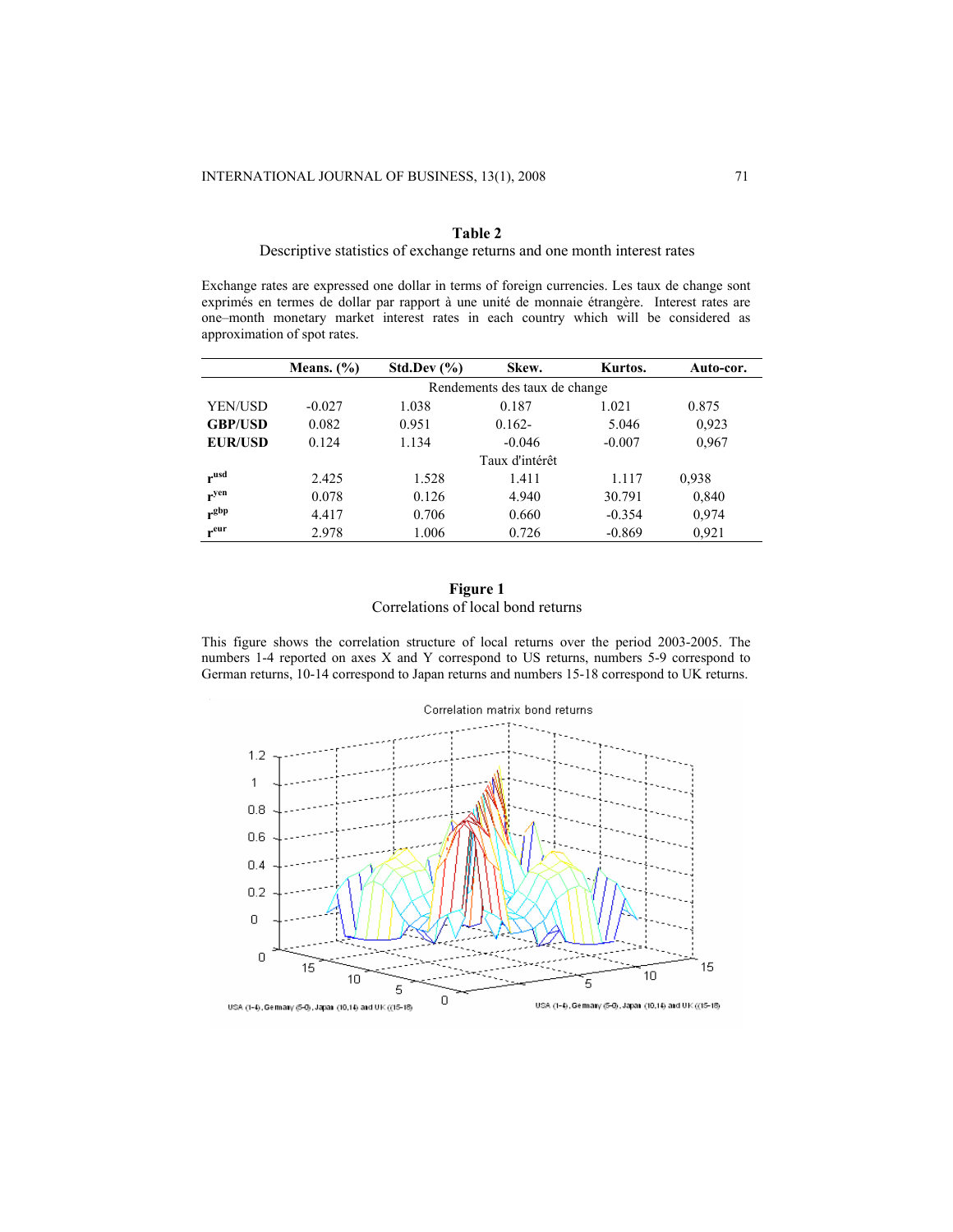Returns of unhedged international investment portfolio in domestic currency can be calculated by equation (4). Table 3 reports means and standard deviations of returns of the unhedged portfolio when considering USA as domestic country. This table shows that standard deviations of international investment portfolio are higher than domestic portfolio returns.

We note that when investment occurs in US, expected returns will be the same as those of Table 1, since in this case American investor is not expected to exchange risk. Returns in Table 3 can be compared to those of Table 1.

|                          | Means $(\% )$ | Std.Dev $(\% )$ | Skew.     | Kurtos.   | Auto-cor. |
|--------------------------|---------------|-----------------|-----------|-----------|-----------|
| $USA 3 - 5 years$        | 0.02051       | 0.0194          | 7.9555    | $-1.1962$ | $-0.312$  |
| $USA 5 - 7 years$        | 0.02307       | 0.0208          | 4.1009    | 0.4025    | $-0.109$  |
| <b>USA 7 - 10 years</b>  | 0.03614       | 0.0253          | 4.5097    | 0.2002    | $-0.205$  |
| <b>USA 10 - 30 years</b> | 0.04510       | 0.0280          | 2.5186    | $-0.8057$ | $-0.482$  |
| $YEN 3 - 5 years$        | $-0.07863$    | 1.0377          | 0.1891    | 0.2586    | $-0.792$  |
| YEN $5 - 7$ years        | $-0.07835$    | 1.0380          | 0.1956    | 0.2673    | $-0.785$  |
| YENP 7 - 10 years        | $-0.02601$    | 1.0391          | 0.1936    | 0.2617    | $-0.784$  |
| <b>YEN 10 - 30 years</b> | $-0.02686$    | 1.0488          | 0.1957    | 0.2892    | $-0.779$  |
| GBP $3 - 5$ years        | 0.08148       | 0.9517          | $-0.1591$ | 0.5139    | $-0.788$  |
| GBP $5 - 7$ years        | 0.08097       | 0.9513          | $-0.1574$ | 0.5115    | $-0.794$  |
| GBP 7 - 10 years         | 0.08405       | 0.9541          | $-0.1665$ | 0.5145    | $-0.806$  |
| <b>GBP 10 - 30 years</b> | 0.08582       | 0.9566          | $-0.1627$ | 0.5183    | $-0.816$  |
| EUR $3 - 5$ years        | 0.12675       | 1.1371          | $-0.0461$ | $-0.3135$ | $-0.884$  |
| EUR $5 - 7$ years        | 0.12724       | 1.1376          | $-0.0445$ | $-0.3118$ | $-0.876$  |
| <b>EUR 7 - 10 years</b>  | 0.12771       | 1.1380          | $-0.0450$ | $-0.3088$ | $-0.884$  |
| <b>EUR 10 - 30 years</b> | 0.13676       | 1.1376          | $-0.0449$ | $-0.3022$ | 0.793     |

**Table 3**  Descriptive statistics of unhedged bond portfolios

Comparison of Tables 1 and 3 shows that investment in foreign markets increases standard deviation of returns in all considered markets. In fact, standard deviation of unhedged returns in the European and Japanese market lies between 1.037% and 1.138%, at a time when it was less than 0.03% when returns are measured in domestic currency (table 1). Equally, standard deviations of unhedged returns in the UK market exceed 0.95% when it was less than 0.029% in the first table. The impact of exchange rate on international investment return is clearly expressed in this table, since the depreciation of the Yen has contributed to the deterioration of returns realized on the Japanese market, when the depreciation of the EUR and GBP contributes to ameliorate returns realised on the European and English markets.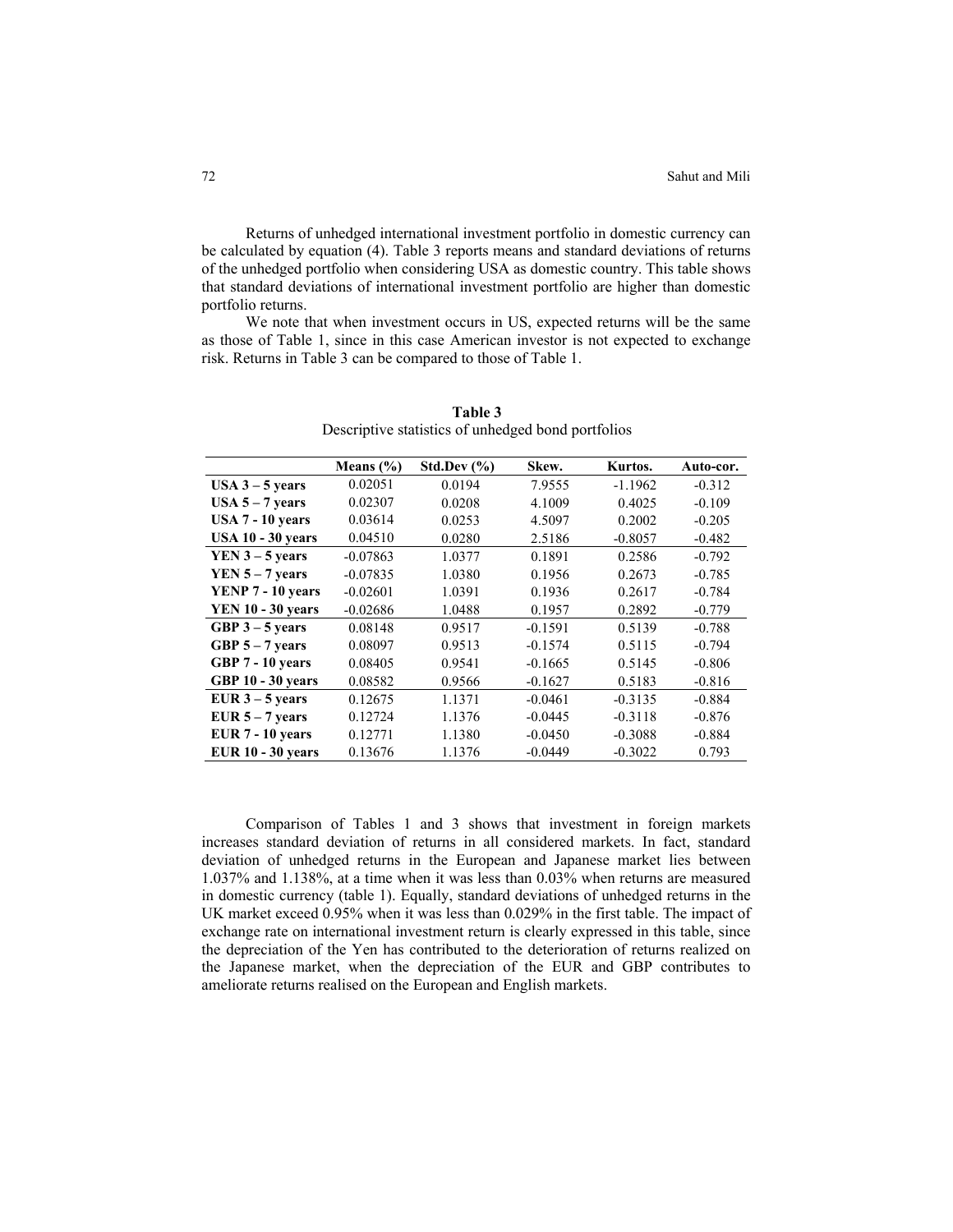# **B. Estimation of Hedged Bond Returns**

Expected returns of hedged portfolios can be measured by the following equation:

$$
\left[\frac{dP_f}{P_f}\right]_{\text{couvert}} = \mu_f + \text{cov}(\frac{dP_f^*}{P_f^*}, \frac{dS}{S}) - r^f + r^d \tag{16}
$$

Table 4 reports descriptive statistics of hedged portfolios. When considering the case of an American investor in an England portfolio formed of 3 and 5 year bonds, he realises an average return of 0.0374% from his investment in London and realises a negative return from his hedging position on the exchange market. Measured by the spread; rusd-rgbp, (-1.948%). Its net return in USD is about (-1.9106%). In this case also, the difference between this return and the return indicated in table 4 (-1.958) is always due to the covariance term between asset return and exchange rate returns.

|                          | Means $(\% )$ | Std.Dev $(\% )$ | Skew.  | Kurtos.   | Auto-cor. |
|--------------------------|---------------|-----------------|--------|-----------|-----------|
| USA $3 - 5$ years        | 0.02051       | 0.0194          | 7.9555 | $-1.1962$ | $-0.312$  |
| $USA 5 - 7 years$        | 0.02307       | 0.0208          | 4.1009 | 0.4025    | $-0.109$  |
| $USA 7 - 10 years$       | 0.03614       | 0.0253          | 4.5097 | 0.2002    | $-0.205$  |
| <b>USA 10 - 30 years</b> | 0.04510       | 0.0280          | 2.5186 | $-0.8057$ | $-0.482$  |
| $YEN 3 - 5$ years        | 2.38508       | 0.4134          | 1.1846 | 0.5551    | $-0.794$  |
| $YEN 5 - 7$ years        | 2.38535       | 0.4131          | 1.1842 | 0.5558    | $-0.378$  |
| YENP 7 - 10 years        | 2.38669       | 0.4130          | 1.1851 | 0.5604    | $-0.278$  |
| <b>YEN 10 - 30 years</b> | 2.38684       | 0.4144          | 1.1879 | 0.5708    | $-0.377$  |
| GBP $3-5$ years          | $-1.95887$    | 0.6551          | 1.1062 | 0.9423    | $-0.578$  |
| GBP $5 - 7$ years        | $-1.95938$    | 0.6544          | 1.1122 | 0.9549    | $-0.379$  |
| GBP 7 - 10 years         | $-1.95630$    | 0.5562          | 1.1053 | 0.9371    | $-0.280$  |
| <b>GBP 10 - 30 years</b> | $-1.95453$    | 0.5356          | 1.1025 | 0.9459    | $-0.481$  |
| EUR $3 - 5$ years        | $-0.46804$    | 0.8701          | 0.7860 | $-0.7413$ | $-0.388$  |
| EUR $5 - 7$ years        | $-0.46755$    | 0.8701          | 0.7854 | $-0.7442$ | $-0.487$  |
| EUR $7 - 10$ years       | $-0.45708$    | 0.8703          | 0.7856 | $-0.7427$ | $-0.380$  |
| <b>EUR 10 - 30 years</b> | $-0.40803$    | 0.8706          | 0.7857 | $-0.7390$ | $-0.798$  |

**Table 4**  Hedged returns summary statistics

Comparison of unhedged returns and hedged returns of local portfolios in Tables 3 and 4 shows that the hedging strategy leads to a significant reduction of the hedged portfolio variances compared to those of unhedged portfolios. This reduction is about 70% and 80% in mean for all the portfolios. We remark that risk reduction is not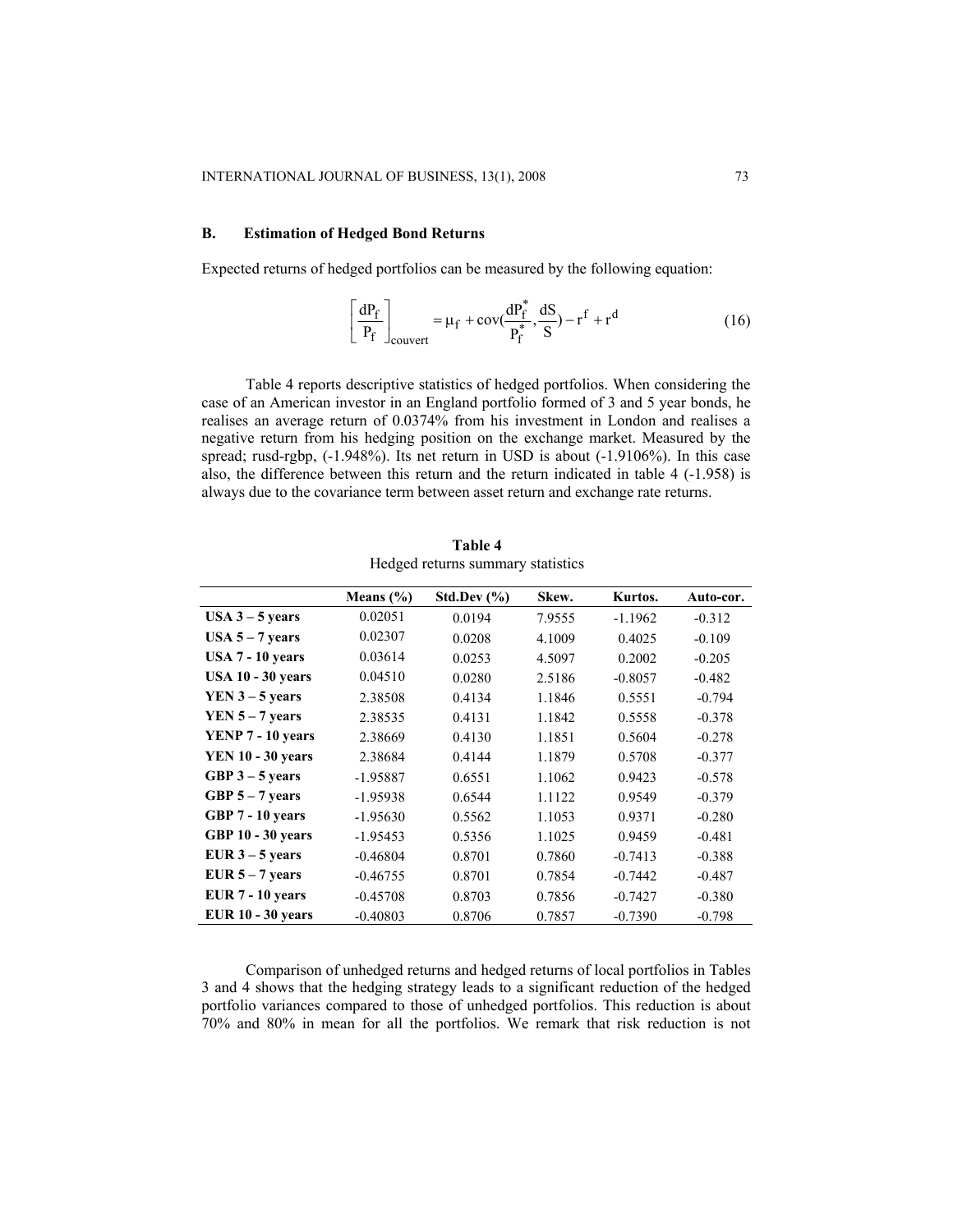necessary coupled with an equivalent reduction in mean returns. Indeed, some means of return of hedged portfolios exceed those of unhedged portfolios. This can be due to the impact of the depreciation of exchange rate.

# **IV. ESTIMATION RESULTS OF FACTORS LOADING PER COUNTRY**

We estimate the first four principal factors and the explained cumulative variance $4$  for each country by applying principal component analysis to the covariance matrix of local currency excess returns.

Since the principal compound analysis doesn't determine the exact number of factor loadings, we proceed in our methodology by estimating prices of risk factors separately in each country and then we compare results to those estimated through a cross-sectional analysis. Table 5 presents the first four principal factors obtained from the principal component analysis method applied to bond returns in each country.

The factor loadings values appear very small. This is due to the adjustment of the principal compound analysis. The first factor affects bonds in all countries and can be regarded as a global factor, whereas the other factors seem to be more countryspecifics. For example, the second risk factor strongly affects bond in Japan, the third affects British bond and the fourth one affects bond returns in Germany.

|                          | 1      | $\mathbf{2}$ | 3         | $\overline{\mathbf{4}}$ |
|--------------------------|--------|--------------|-----------|-------------------------|
| $USA 3 - 5 years$        | 0.0549 | $-0.4569$    | $-0.5576$ | $-0.5953$               |
| $USA 5 - 7 years$        | 0.3608 | 0.3059       | $-0.1433$ | $-0.5542$               |
| $USA 7 - 10 years$       | 0.3611 | $-0.1754$    | $-0.7073$ | 0.5818                  |
| <b>USA 10 - 30 years</b> | 0.5046 | 0.8166       | $-0.4102$ | $-0.0005$               |
| $YEN 3 - 5$ years        | 0,0574 | 0,1536       | 0,2528    | 0,9537                  |
| $YEN 5 - 7$ years        | 0,4320 | $-0,7606$    | $-0.4109$ | 0,2571                  |
| YENP 7 - 10 years        | 0,4527 | 0,2521       | $-0,8417$ | 0,1550                  |
| <b>YEN 10 - 30 years</b> | 0,7779 | $-0,5792$    | 0.2431    | $-0.0177$               |
| GBP $3 - 5$ years        | 0.0846 | $-0.1985$    | $-0.6479$ | $-0.7305$               |
| GBP $5 - 7$ years        | 0.1417 | $-0.7386$    | $-0.3907$ | $-0.5308$               |
| GBP 7 - 10 years         | 0.4819 | $-0.3654$    | 0.2923    | $-0.0578$               |
| <b>GBP 10 - 30 years</b> | 0.9416 | $-0.5306$    | 0.5849    | $-0.4258$               |
| EUR $3 - 5$ years        | 0.2191 | $-0.3669$    | $-0.5034$ | $-0.7510$               |
| EUR $5 - 7$ years        | 0.3736 | $-0.6049$    | $-0.3261$ | 0.6231                  |
| EUR $7 - 10$ years       | 0.7728 | $-0.9276$    | $-0.6107$ | 0.1705                  |
| <b>EUR 10 - 30 years</b> | 0.7840 | $-0.0706$    | $-0.5169$ | 0.1369                  |

# **Table 5**  Estimated factor loadings

The four first factors loading are estimated by the principal component analysis for each country.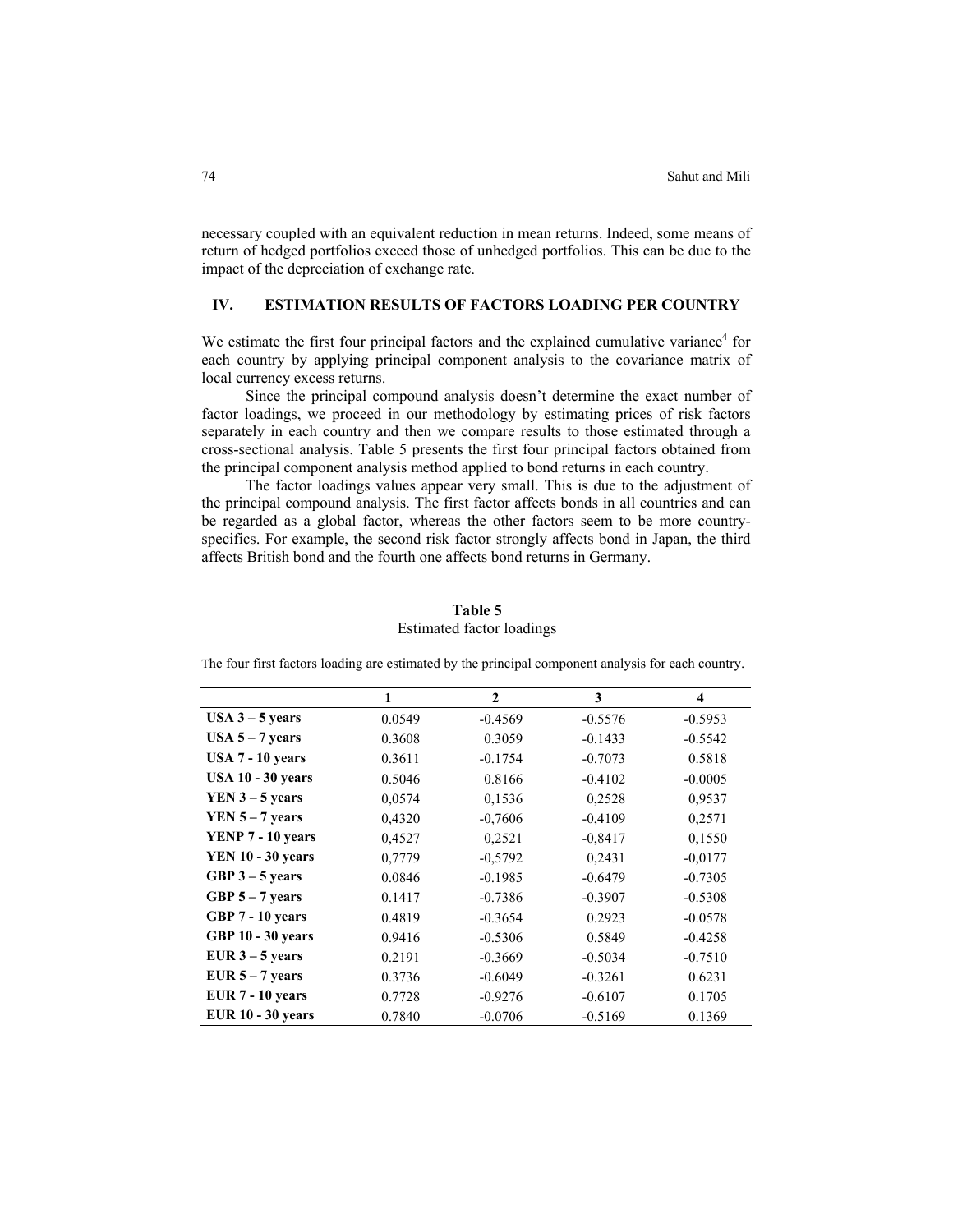Estimations of the first four factors are presented in Figure 2. We note that variation of term structure level influence considerably long term bond returns. We interpret the first factor as a world level factor. This factor shifts the entire term structure in all countries in the same direction. The second factor can be interpreted as a slope factor, since movement of this factors exhibit the slope of the curve. when the third factor describe the curvature of yields curve, since it affect middle term bond returns in different sense of the short and long bond maturities.

## **Figure 2 a-d**

The four first factor loadings estimated from principal component analysis

The principal component analysis is applied independently to the following currencies: GBP, EUR, USD et YEN.





 **c. YEN d. USD** 

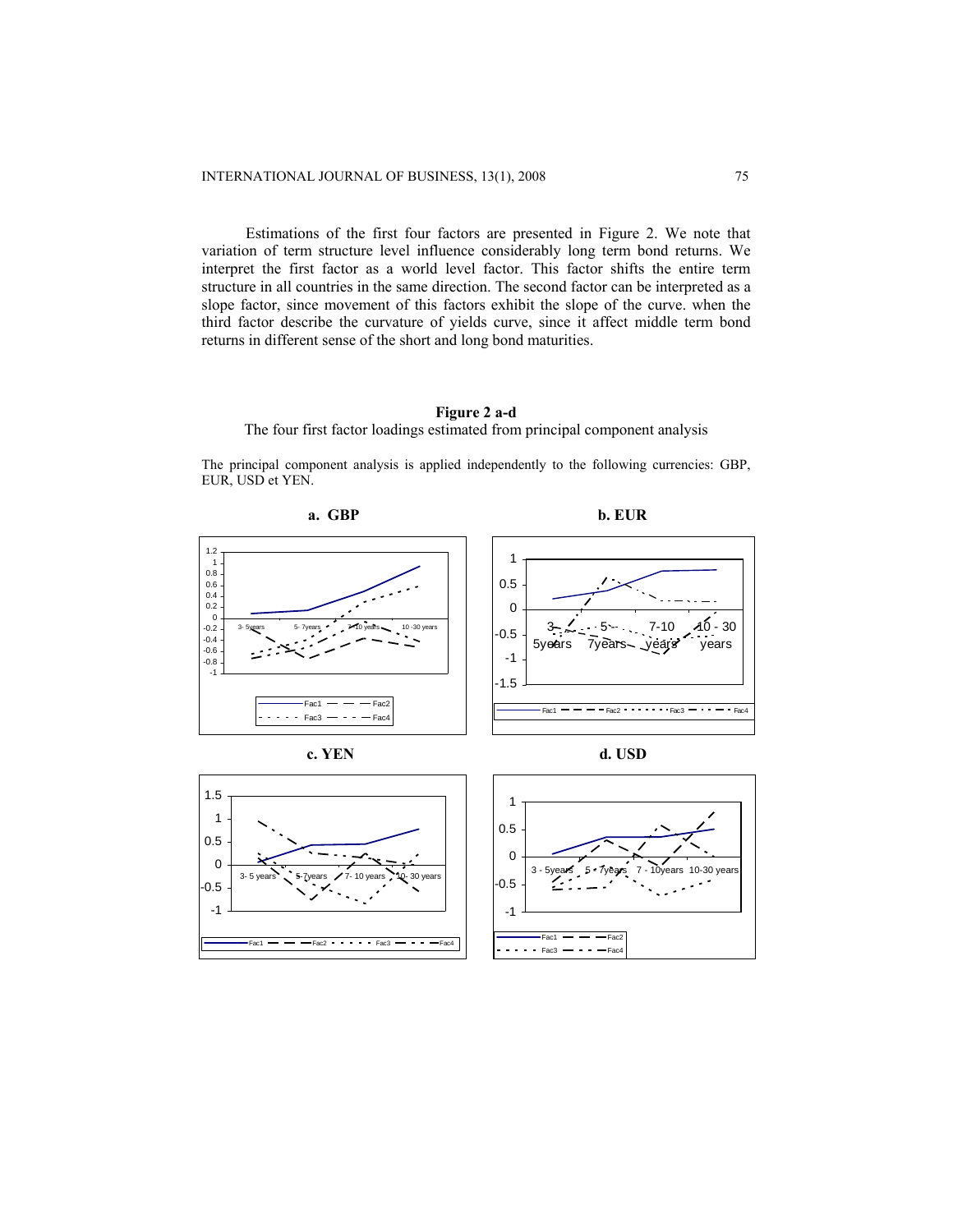Though risk factors express almost the same form across countries, the explained variances for each country differ for one country to another. Our results differ from those of Litterman and Scheikman (1991) who show that explained variance is lower for the first factor, and higher for the second and the third factors. This imply that for the last five years more movement of slope and curvature has occurred on the yield curve of Germany, Japan and UK than in the US market.

From Table 6 we deduce that the three first factors explain 99.99% of the variation of bond returns in the USA, 98.65% in Japan, 97.67% in the UK and 98.65% in Germany. The first factor appears very important for the four bond markets considered and explains 88% of variation in the USA, 76% in Japan, 67% in the UK and 79% in Germany.

#### **Table 6**

## Variance explained by principal components for each country

This Table reports explained variance in means for each compared with the total variance of bond returns.

|            |        | 2      | 3      | 4      |
|------------|--------|--------|--------|--------|
| <b>Usd</b> | 88.378 | 9.528  | 2.092  | 0.0007 |
| Eur        | 79.161 | 14.201 | 5.129  | 1.507  |
| Yen        | 76.829 | 14.486 | 7.337  | 1.347  |
| Gbp        | 67.673 | 18.078 | 11.597 | 2.650  |

# **V. EMPIRICAL RESULTS FOR A MULTI-COUNTRIES MODEL**

## **A. Risk Premium Estimation**

The factor loadings estimated for each country will be used as inputs for the cross sectional estimation of currency-specific factors risk premium for each. From equation (14), the international asset pricing theory supports that hedged returns in a common currency can be expressed in terms of linear combination of principal compound and risk premium. In this section, we estimate risk premium of factors by regressing hedged returns on the principal factors estimated. In order to estimate specific prices of risk for each currency, expected returns of all bonds  $NM(=16)$  in the four currencies are measured, which give us  $NM^2$  (64) expected returns in our cross-sectional study. In a multi-country context equation (14) can be expressed in the following form:

$$
R_e = [I \otimes B] \lambda \tag{17}
$$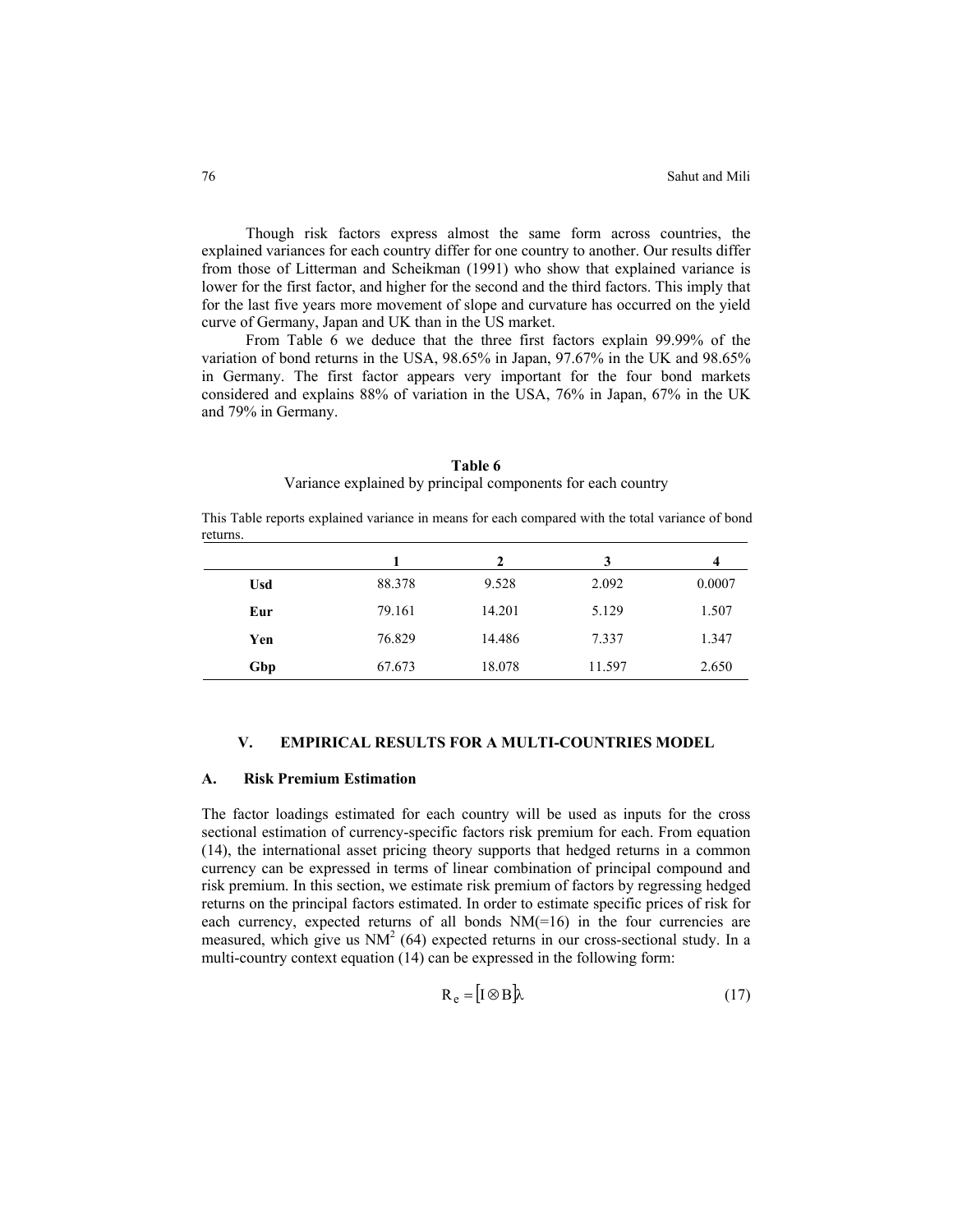Where  $R_e$  is an NM<sup>2</sup>-dimensional vector of expected hedged returns for all bonds in all countries. I is an identity matrix and  $\otimes$  is the Kronecker product.  $\lambda$  is an NKdimensional vector containing specific risks premia for all factors and all currencies. Equation (20) can be reformulated in our case into:

$$
\begin{bmatrix}\nR_e^{YEN} \\
R_e^{GBP} \\
R_e^{USD} \\
R_e^{USD} \\
R_e^{EUR}\n\end{bmatrix} =\n\begin{bmatrix}\nB & 0 & 0 & 0 \\
0 & B & 0 & 0 \\
0 & 0 & B & 0 \\
0 & 0 & 0 & B\n\end{bmatrix}\n\begin{bmatrix}\n\lambda^{YEN} \\
\lambda^{GBP} \\
\lambda^{USD} \\
\lambda^{USD}\n\end{bmatrix}
$$
\n(18)

The parameters of this system can be estimated by the Generalised Moments Method developed by Hyearsen  $(1982)^5$ . We estimate risk premium from one to seven risk factors. Table 7 presents specific risk premia for each currency. We remark that only six prices of risk are significant for all the countries.

This table shows that on the American market, prices of risk of the first factor and the third factor are significant. The second and the fifth factor prices of risk are significant only on the UK market. Whereas risk prices of the fourth and the fifth factors are significant for Germany and Japan, respectively.

# **Table 7**  Results of estimated prices of risk for the four-country model

This Table reports cross-section estimation of prices of risk of factors following equation (21). We suppose that each country has different prices of risk. Student-Statistics are indicated between parentheses for each prices of risk.  $*$  indicates that prices of risks are significant at 95% level.

|                | $\lambda$ usd | $\lambda$ yen | $\lambda^{gbp}$       | $\lambda$ eur |
|----------------|---------------|---------------|-----------------------|---------------|
|                | 0.077         | $-0.062$      | 0.012                 | $-0.067$      |
|                | (5.245)       | (0.147)       | (0.432)               | (1.325)       |
| $\overline{c}$ | 0.080         | $-0.059$      | $0.009*$              | $-0.043$      |
|                | (0.146)       | (0.058)       | (4.131)               | (0.980)       |
| 3              | 0.024         | $-0.025$      | 0.068                 | $-0.029$      |
|                | (2.034)       | (0.543)       | (1.532)               | (0.654)       |
| $\overline{4}$ | 0.048         | $-0.052$      | 0.047                 | $-0.056$      |
|                | (0.120)       | (0.456)       | (0.012)               | (2.654)       |
| 5              | 0.016         | $-0.043$      | $-0.036$ <sup>*</sup> | 0.027         |
|                | (0.149)       | (2.876)       | $(-1.944)$            | (0.071)       |
| 6              | 0.063         | $-0.083$      | $-0.083$              | 0.054         |
|                | (0.345)       | (0.855)       | (0.009)               | (0.038)       |
| 7              | 0.045         | $-0.027$      | $-0.110$              | 0.079         |
|                | (0.129)       | (0.243)       | (1.032)               | (1.298)       |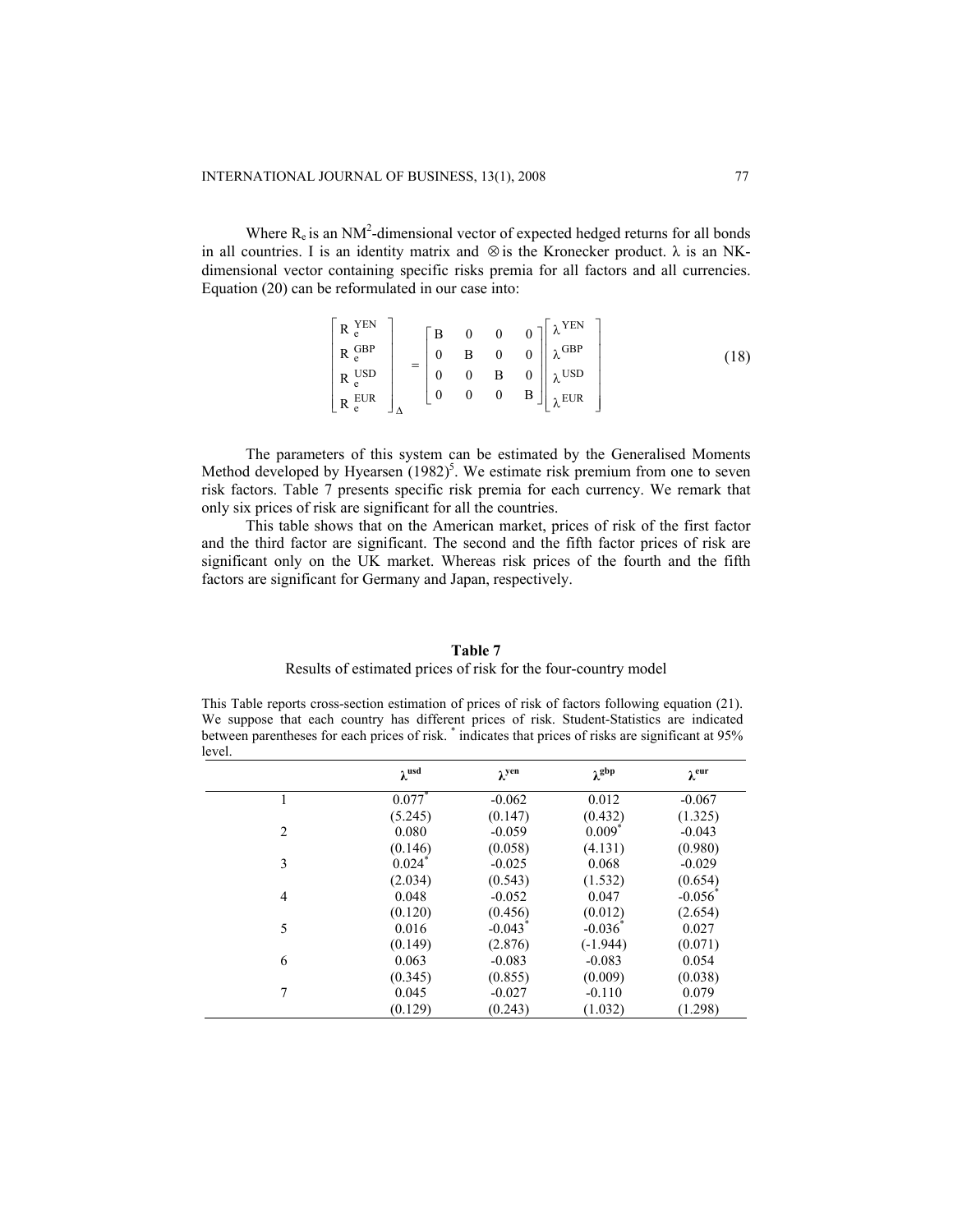Table 8 indicates that daily premium variations in international bond markets are explained by a common world factor. This result seems surprising when taking into account the complication process underlining the governmental bon market. This factor explains about 64.82% of the commune variation.

# **Table 8**  Explained variance for a multi-country model

|             | <b>Returns of multi-factor model</b> |
|-------------|--------------------------------------|
|             | 64.821 $(\%$                         |
| $\mathbf 2$ | $18.314\ (%)$                        |
| 3           | $9.9640\,(%)$                        |
| 4           | $0.4216\,(%)$                        |
| 5           | 0.0125(%)                            |
| 6           | $0.0045$ (%)                         |
| Total       | 93.536 (%)                           |

This Table reports average explained variance for each factor compared to the whole variance of bond returns.

#### **B. Economic Interpretation**

While the principal component analysis shows that variation of premium results namely of a common factor, it appears insufficient to give any indication about underlying economic forces. This section examines this aspect in order to find a significant economic interpretation of the common factor. A factor is an abstract series that explains the common part variation of risk premium. In this sense it can be the world economic development, change in investors attitude face to risk.

Our methodology consists of analysing simple correlations between common factor series and variables reflecting world economic tendency. If it's impossible to precisely identify the significance of the common factor, this empirical investigation allows determination of the most important world tendency affecting bon risk premia. In particular, we propose examination of the explanatory power of the following variables: stock index return (S&P 500, FTSE and Nasdaq); long-term interest rates in the US and the slope of the yield curve in the US. We consider weekly data selected for the same period of study. Results are presented in Table 9.

The common factor is significantly correlated with many variables, which is explained by the high correlation existent between the world tendency variables, and the fact that common factor, in nature, associates all common determinants of risk premia in international bond markets. Globally, our study indicates positive correlation with American interest rate.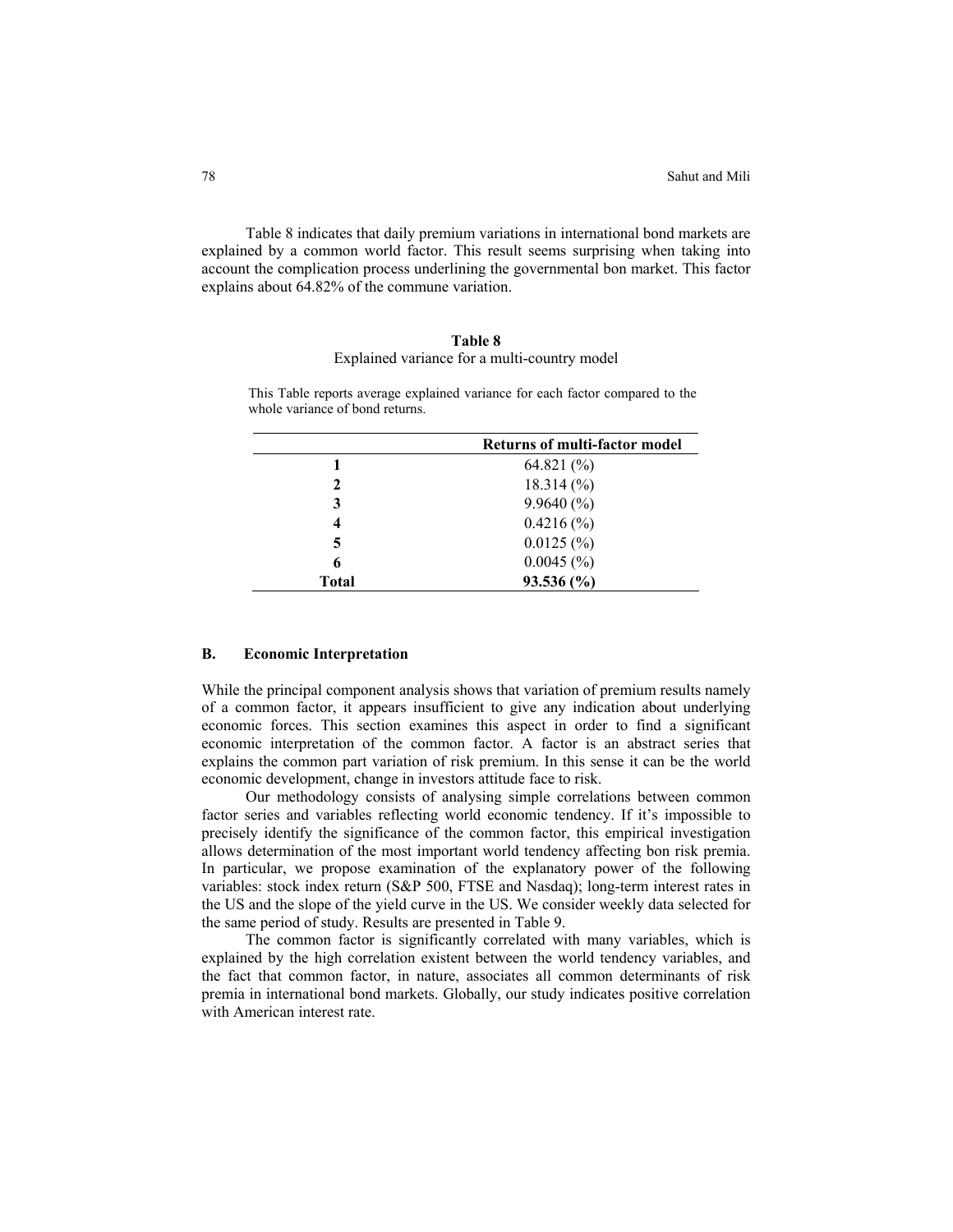#### **Table 9**

#### Correlation coefficients between common factor and economic variables

Returns are measured for 270 weekly observations over the period from 9/12/200 to 14/10/2005.

| Correlation with economic variables |
|-------------------------------------|
|                                     |
| $0.214\ (%)$                        |
| $0.370\ (%)$                        |
| 0.324(%)                            |
|                                     |
| $0.268\ (%)$                        |
| $0.356\,(%)$                        |
| 0.174(%)                            |
|                                     |

This positive relationship can be explained by the informative contain of the slope of the US yield curve, which is usually used as a common indicator to anticipate economic growth.

This is also corroborated by relatively narrow correlations with stock index<sup>6</sup>. For example, an increase of the return of S&P 500, is accompanied by an increase of the common factor, and in consequence an increase in bond returns.

# **C. Prices of Risk Divergence across Country**

Before testing price of risk conversion across-countries, we must, first of all, verify that price of risks is different across-countries. We apply the Wald to test the null hypothesis that risk premium are equivalent across-countries ( $\lambda$ usd =  $\lambda$ yen =  $\lambda$ gbp = λeur). Table 10 reports results of the Wald test. It's shown that price of risk of the first and the second factor are significantly different across-countries.

The first and the second factors show different price of risk across-countries. On one hand this difference must be reflected in the expected exchange rate, and on the other hand on the covariance between exchange rate and bond return in conformity to equations (14) and (15).

As a first step, in order to test the effect of price of risk differential on expected exchange rate, we regress the exchange return on risk prices spread and the interest rate differential across-countries. That is:

$$
R_{\text{Tchg}} = \alpha + \beta (r_d - r_f) + \sum_{k=1}^{K} \delta_i (\lambda_{dk} - \lambda_{fk}) dt
$$
 (19)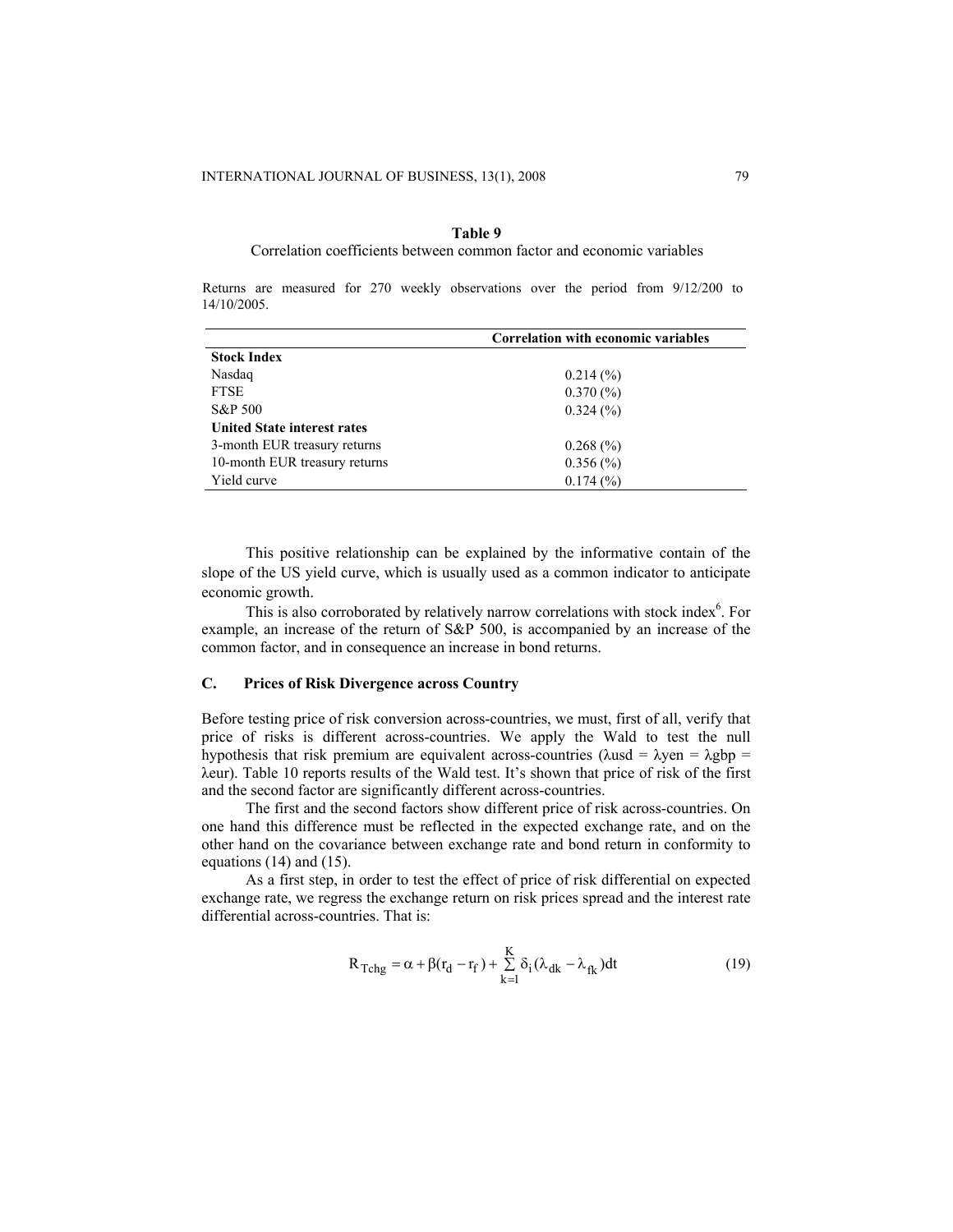#### **Table 10**

Wald hypothesis tests on currency-specific factor risk premia

This table reports p-value for Wald hypothesis tests. The null hypothesis testes is that factor risk premia are equal across countries: $\lambda^{usd} = \lambda^{gen} = \lambda^{gbp} = \lambda^{eur}$ . Low p-values reject the null hypothesis.

|   | P-Value     |
|---|-------------|
|   | $0.04358$ * |
| 2 | $0.00987$ * |
| 3 | 0.23956     |
| 4 | 0.35512     |
| 5 | 0.78231     |
| 6 | 0.35056     |
| 7 | 0.89721     |

#### **Table 11**

Estimation results of the regression of exchange rate returns on interest rates differential and prices of risk differentials

This table reports results of the test of expected variations of exchange rates that depends on interest rate differentials and prices of risk factors differential.  $*$  indicates that  $\delta_i$  coefficient is significant at 10% level.

|                      |                         | <b>JPY/USD</b> | <b>GBP/USD</b> | <b>EUR/USD</b> |
|----------------------|-------------------------|----------------|----------------|----------------|
| One facteur          | $\boldsymbol{\delta}_1$ | 0.013          | $0.014*$       | 0,015          |
| <b>Two factors</b>   | $\delta_1$              | 0,051          | $0.052*$       | $0,056*$       |
|                      | $\delta_2$              | 0,050          | 0,049          | $0.052*$       |
| <b>Three factors</b> | $\delta_1$              | 0,019          | 0,024          | 0,010          |
|                      | $\delta_2$              | 0,064          | 0,055          | 0,059          |
|                      | $\delta_3$              | 0,056          | 0,056          | 0,056          |
| Four factors         | $\boldsymbol{\delta}_1$ | 0,013          | 0,014          | 0,015          |
|                      | $\delta_2$              | 0,051          | 0,052          | 0,056          |
|                      | $\delta_3$              | 0,050          | 0,049          | 0,052          |
|                      | $\delta_4$              | 0,019          | 0,024          | 0,010          |

Table 11 reports results estimation of coefficients  $\delta_i$  for the first four factors. Though this table shows weak values of  $\delta_i$  coefficients in all countries, these coefficients appear significant for the case of two factors in EUR/USD and GBP/USD regression. However, the null hypothesis which support that exchange rate dynamic depends on risk prices differentials is rejected in the case of Japan.

The major remark to report from this table is that coefficients  $\delta_i$  is not significant for specifications with more than two factors for all countries. This is due to the fact that the first two factors are evaluated differently across-countries and must influence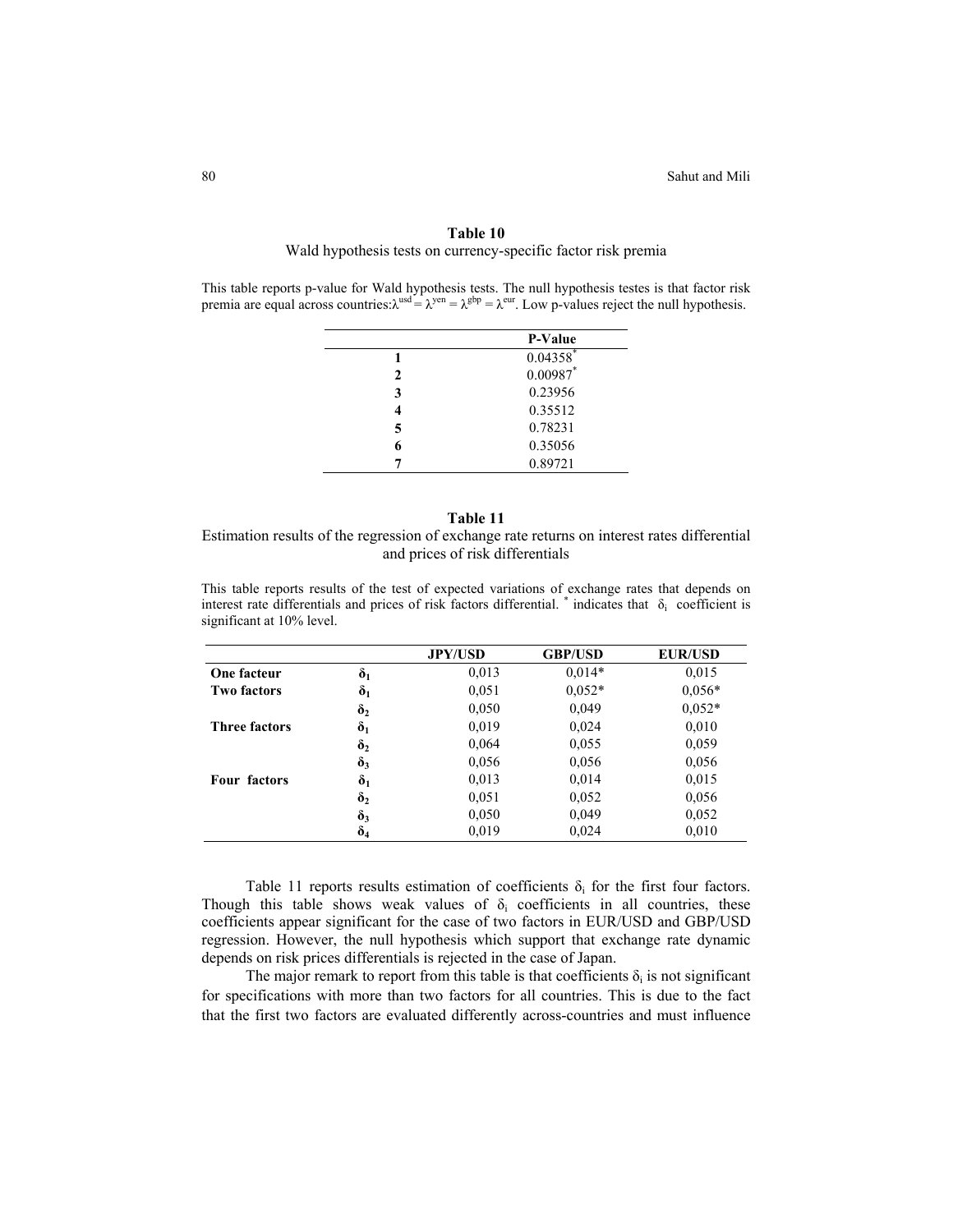the expected exchange rate. We conclude that prices differentials affect the expected exchange rate.

# **D. Role of Exchange Rate in Converting Price of Risks across Countries**

With the aim of test if exchange rate has serve to convert prices of risk across countries, we test the null hypothesis which support that cross risk premium, estimated from a multi-countries model, equals the specific prices of risk spread to every currency.

Formally we test if  $\lambda_k^{\text{cross}} = \lambda_{dk} - \lambda_{fk}$ , where  $\lambda_k^{\text{cross}}$  is estimated from the following equation:

$$
E\left[\frac{\Delta P_f}{P_f}\frac{\Delta S}{S}\right] = \sum_{k=1}^{K} b_{fk} \lambda_k^{cross}
$$
 (20)

We apply the Wald test to the product of expected bond returns and exchange return. Results of the test are presented in Table 12. Our results support the hypothesis that bond return covariance and exchange rate are identified by the spread of risk premium across-countries. At 10% level of significance, the null hypothesis is rejected only in the case of Yen/USD exchange rate.

## **Table 12**

Wald hypothesis tests on expected cross products os asset returns and exchange rates

This table reports P-Values of the null hypothesis that:  $\lambda_k^{cross} = \lambda_{dk} - \lambda_{fk}$ , where  $\lambda_k^{cross}$  is the price of risk estimated through equation  $(23)$ . \* indicates that the value is significant at level of 10%. Low values of p-values indicate rejection of the null hypothesis.

|                       |                | P-Value        |                  |
|-----------------------|----------------|----------------|------------------|
| <b>Nbr</b> of factors | <b>JPY/USD</b> | <b>GBP/USD</b> | <b>EUR/USD</b>   |
|                       | $.013*$<br>0   | 0, 314         | 0.515            |
|                       | $0.051*$       | 0,452          | 0.556            |
| 3                     | $0.050*$<br>0  | 0, 249         | 0.352            |
| 4                     | 0.219          | 0.924          | .210<br>$\theta$ |
| 5                     | $0.025*$       | 0.452          | 0.849            |
| 6                     | $0.015*$       | 0.547          | 0.955            |
| 7                     | $0.000*$       | $0.621*$       | 0.125            |

Our cross-sectional analysis of bond returns supports the hypothesis that exchange rate serves to convert prices of risk as suggested by the International Asset Pricing Theory presented in section 2. Hence, expected variances of exchange rate can't be entirely explained by interest rates and risk price differentials in a cross-country model.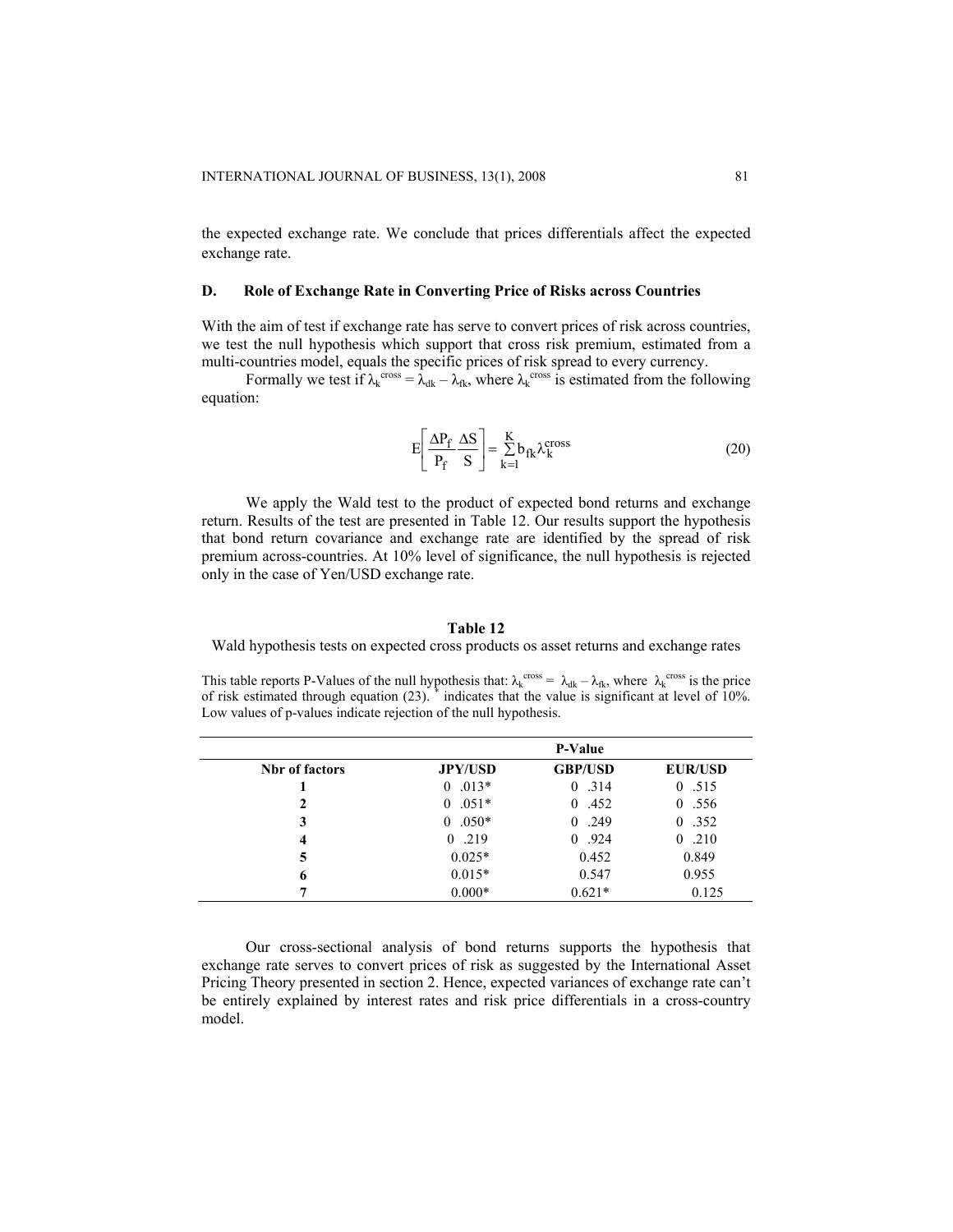In this spirit, the rejection of equation (13) can be explained by incomplete market. In the case of incomplete market, exchange rate can be deduced from risk factors that are orthogonal to asset returns and can't be directly estimated through only market data.

Restriction of covariance must be maintained in the case of incomplete market. Its reject in the case of USD/Yen exchange rate indicates that Japanese market is not fully integrated with international markets. In the case of complete markets, assets with the same profile of risk must have the same expected returns after conversion to the commune currency.

Specific prices of risk are compatible with integrated markets as long as exchange risk recompenses spreads of these prices of risk. This is not the case of the Yen where differences in the first and the second factors are not adjusted by exchange rate. Limited integration of the Japanese market has been reported in many studies, i.e. Frenck and Poterba (1991), Harvey (1991) and Campbell and Hamao (1992).

Two possible explanations can be advanced for this phenomenon. First, Japanese market was slightly liberalized. Hence, Japanese investors were faced with capital control that limited their investment opportunities in foreign markets. Second, the Japanese Yen was considered as a semi-floating currency, since the bank of Japan intervenes some times on the exchange market in order to imitate the appreciation of the Yen7 . In this context, the bank of Japan has intervened in many reprises in 2001 to attenuate the appreciation of the Yen. These repeated interventions had maintained the Yen in an interval of 124 and 126 JPY per dollar at the middle of 2001.

#### **VI. CONCLUSION**

The paper deduces conclusions about governmental bond returns through the exchange rate process. We have investigated loading factors that might account for the simultaneous increase in risk premia in many bond markets. Than we have tested two fundamental hypotheses of the international asset pricing theory. First, we test if hedged returns of international investment portfolio depend on the prices of risk of the domestic country of the investor or the price of risk where investment is realised. Second, we test the property of exchange rate to convert risk premium across-countries.

To test if factors of price of risk observed on bond market affect exchange process, we use a two-step approach. Firstly, we use the principal component analysis to estimate separately the principal factors in each bond market. Secondly, we estimated risk prices factors for all the countries considered. Specific factors of prices of risk to each currency are used to test if exchange rate convert expected exchange rate for all the currencies considered, only in the case of the Japanese market that is less integrated with international markets than American and European markets.

This paper involves three principal results. First, we show that international governmental bonds variation is due to a common loading factor. This one is, in mean, at the origin of the third of the whole daily variation. Idiosyncratic factors are in consequence dominating. Second, we confirm that prices of risk are different across countries. Finally, we have shown that exchange rates serve to convert prices of risk between countries and returns of hedged portfolios are determined by risk premium of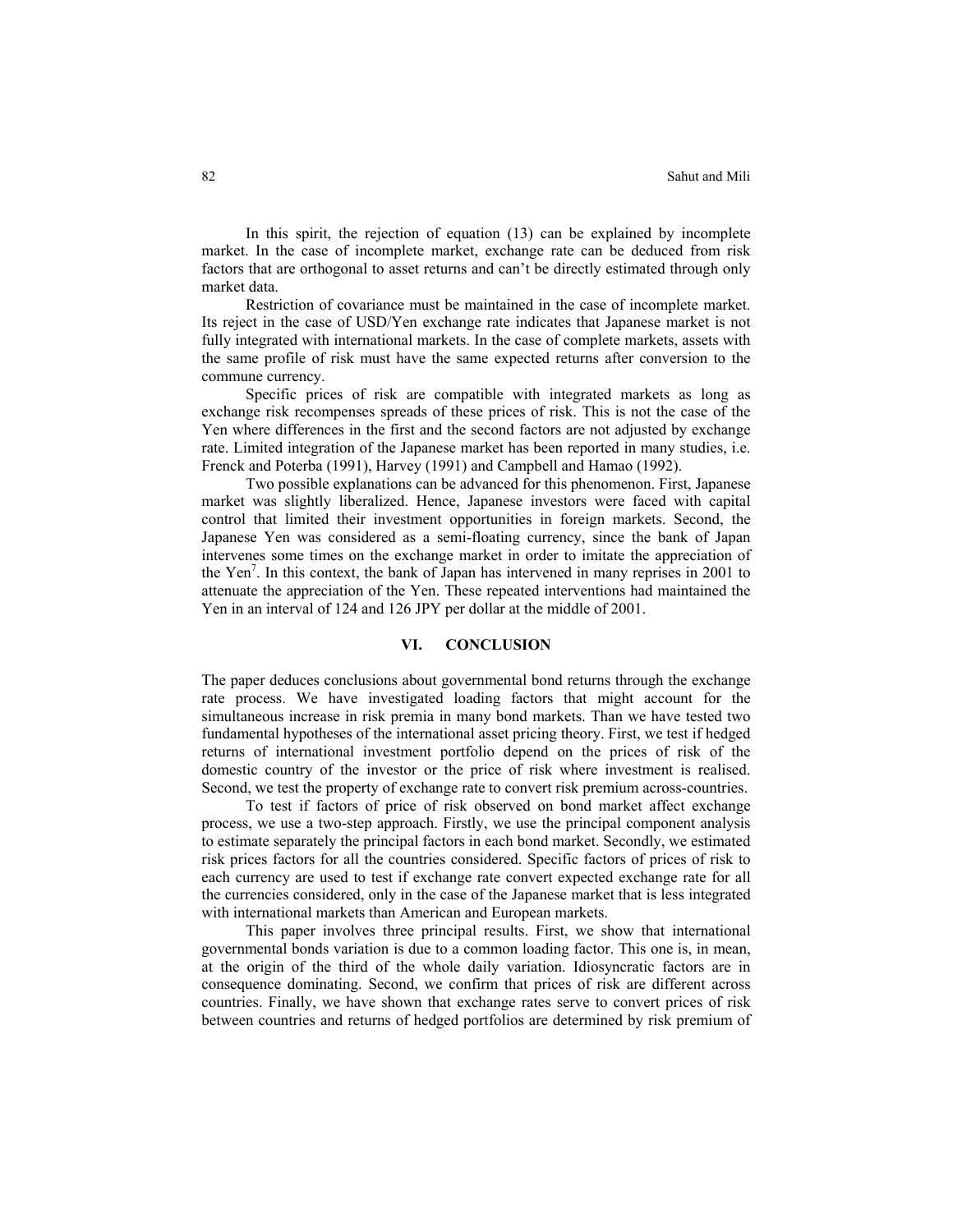the domestic country of the investor and not by the prices of risk where investment has happened, i.e., an American investor can't apply German prices of risk to evaluate the performance of his investment in the German market.

## **ENDNOTES**

- 1. Brown (1989), Litterman and Scheinkman (1991), Connor and Korajczyk (1993), etc.
- 2. This portfolio is formed by domestic and foreign assets.
- 3. German portfolio will be indicated by EUR since the exchange rate considered in the case of Germany is the Euro.
- 4. To estimate principal factors for each country, we precede Eisenberg (2003) approach used to extract principal factors from the share market of America, Japan, Germany and England.
- 5. This work is effectuated by Ogaki (1993).
- 6. A significant part of stock prices volatility is explained by variation of discount factor-degree of risk aversion (Cochrane (2001)).
- 7. Hiyao (2000).

#### **BIBLIOGRAPHY**

- Basilevsky, A., 1995, *Statistical Factor Analysis and Related Methods*, John Wiley & Sons.
- Buhler, W., M. Uhrig, U. Walter, and T. Weber, 1999, "An Empirical Comparison of Forward- and Spot-Rate Models for Valuing Interest-Rate Options ", *Journal of Finance,* 54, 269-305.
- Brown, S., 1989, "The Number of Factors in Security Returns ", *Journal of Finance*, 44, n° 5, December, pp. 1247-1262.
- Frachot, A., 1995, "Factor Models of Domestic and Foreign Interest Rates with Stochastic Volatilities", *Mathematical Finance*, 5, 167-185.
- Golub, B.W., and L.M. Tilman, 1997, "Measuring Yield Curve Risk using Principal Components Analysis, Value at Risk, and Key Rate Durations", *Journal of Portfolio Management*, Summer 1997, 72-84.

Cochrane, J., 2001, *Asset Pricing*, Princeton University Press, Princeton.

- Connor, G., and R. Korajczyk, 1993, "A Test for the Number of Factors in an Approximate Factor Model", *Journal of Finance*, 48, n° 4, September, pp. 1263- 1291.
- Fama, E., and K. French, 1992, "The Cross-section of Expected Stock Returns", *Journal of Finance*, 47, n° 2, June, pp. 427-465.
- Fama, E., and K. French, 1993, "Common Risk Factors in the Returns on Stocks and Bonds", *Journal of Financial Economics*, 33, n° 1, February, pp. 3-56.
- Fama, E., and K. French, 1996, "The CAPM is Wanted, Dead or Alive", *Journal of Finance*, 49, n° 5, December, pp. 1579-1593.
- Farrell, J., 1974, "Analyzing Covariation of Returns to Determine Homogenous Stock Groupings", *Journal of Business*, 47, n° 2, April, pp. 186-207.